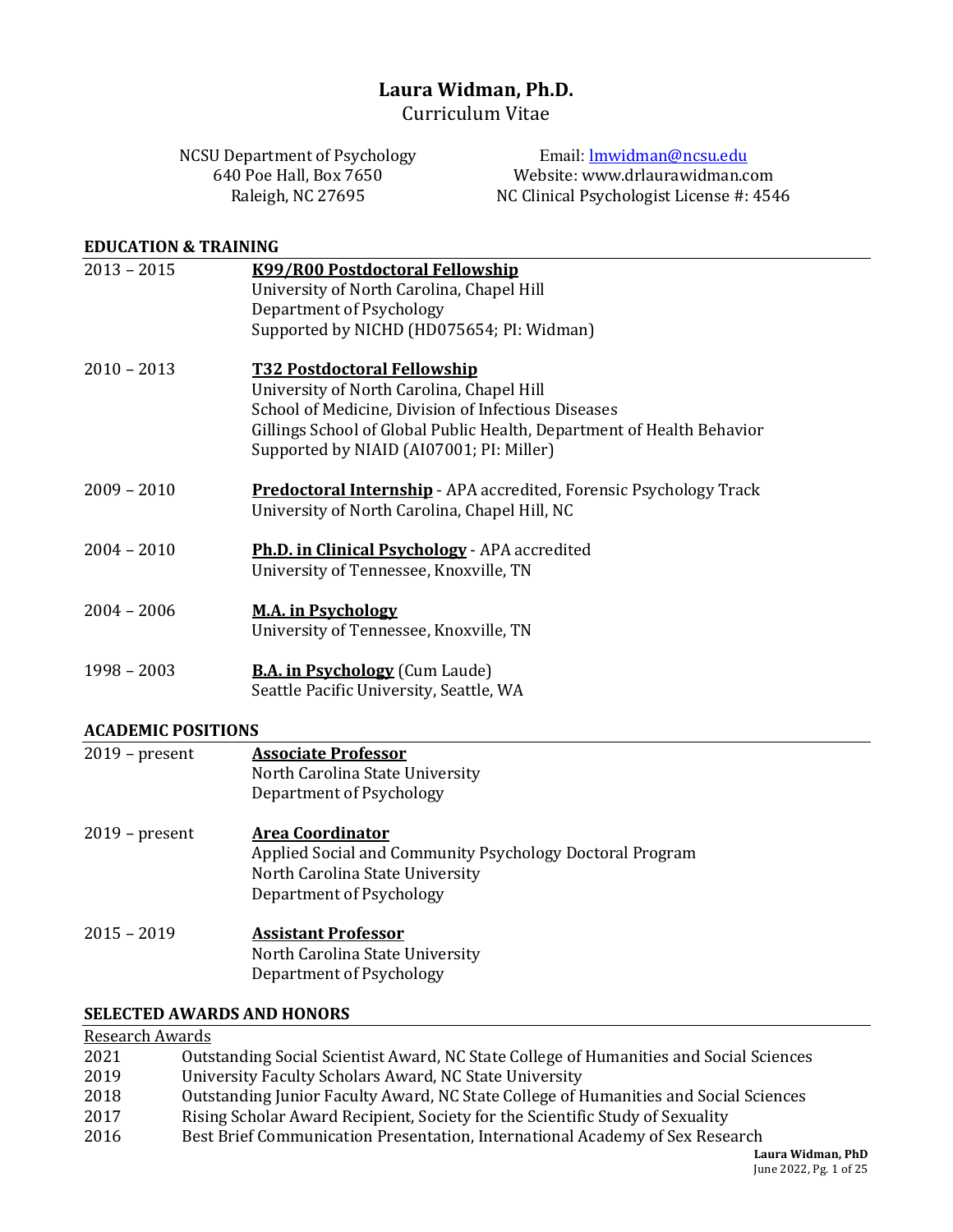| 2014 |  |  |  | "Best Young Investigator" to represent UNC Center for AIDS Research at the national meeting |  |
|------|--|--|--|---------------------------------------------------------------------------------------------|--|
|------|--|--|--|---------------------------------------------------------------------------------------------|--|

- 2011 Postdoctoral Scholar Award for Research Excellence, UNC Office of Postdoctoral Affairs
- 2009 Dissertation Research Award, American Psychological Association
- 2008 Grants-In-Aid Dissertation Research Award, Society for the Scientific Study of Social Issues
- 2008 Graduate Research Award, American Psychological Foundation/COGDOP
- 2008 Best Student Research, Society for Personality and Social Psychology
- 2008 Science Alliance Research Award, University of Tennessee
- 2008 Dissertation Research Award, University of Tennessee

Teaching/Mentoring Awards

- 2022 Finalist, Outstanding Graduate Faculty Mentor Award, NC State University
- 2021 Nominee, Michael Dickey Outstanding Research Mentor Award, NC State University
- 2020 Finalist, Outstanding Graduate Faculty Mentor Award, NC State University
- 2014 Postdoctoral Scholar Award for Excellence in Mentoring Undergraduates, UNC Chapel Hill
- 2009 Distinguished Graduate Instructor, University of Tennessee College of Arts & Sciences
- 2009 Graduate Instructor of the Year, University of Tennessee Psychology Department
- 2007 Graduate Teaching Technology Award, University of Tennessee Innovative Technology Center

# Additional Awards & Honors

| 2014       | Accepted into the NIH Summer Institute on Behavioral Randomized Clinical Trials   |
|------------|-----------------------------------------------------------------------------------|
| 2011       | Service Award for Science Education and Outreach, UNC                             |
| 2010       | Wallach Award for Predoctoral Clinical Intern of the Year, UNC School of Medicine |
| 2003       | Postgraduate Scholarship, National Collegiate Athletic Association (NCAA)         |
| 2003       | Ashton Scholar Award, Psychology Student of the Year, Seattle Pacific University  |
| 1999, 2000 | All-America Award from NCAA, Track & Field, Heptathlon                            |

# **RESEARCH GRANTS & AWARDS**

# **Pending Funding Decision**

| Principal Investigator<br>Anticipated: \$152,000             | <b>NIH R03</b> (pending funding decision; impact score=25; percentile=8)<br>Predictors of Condom Use among Adolescents: A Meta-Analysis<br>NIH/NICHD (R03 R03HD105784)                                                 |
|--------------------------------------------------------------|------------------------------------------------------------------------------------------------------------------------------------------------------------------------------------------------------------------------|
| <b>Currently Funded</b>                                      |                                                                                                                                                                                                                        |
| Principal Investigator                                       | <b>NSF I-Corps National Program</b>                                                                                                                                                                                    |
| $06/22 - 06/23$                                              | Talk Tutor: A Novel Approach to Parent-Child Sexual Communication                                                                                                                                                      |
| \$50,000                                                     | NSF 2224291                                                                                                                                                                                                            |
| Principal Investigator                                       | NC State Faculty Research Proposal Development Award                                                                                                                                                                   |
| $07/22 - 06/23$                                              | Development of a Virtual Reality Parent-Adolescent Sexual Communication Coach                                                                                                                                          |
| \$3,000                                                      | NC State College of Humanities and Social Sciences                                                                                                                                                                     |
| Co-Investigator                                              | Evidence-Based Programs to "Move the Needle" on U.S. Social Problems                                                                                                                                                   |
| $7/18 - 06/22$                                               | Randomized Controlled Trial of a Healthy Minds Intervention for Youth                                                                                                                                                  |
| \$499,314                                                    | Laura and John Arnold Foundation                                                                                                                                                                                       |
| <b>Independent Monitor</b><br>$04/20 - 03/25$<br>\$2,150,000 | NIH RO1<br>Mechanisms of Media Literacy Education for Promoting Relationship Health in<br><b>Older Adolescents</b><br>PI: Tracy Scull, Ph.D., Innovative Research and Training, Durham, NC<br>NIH/NICHD (R01 HD099134) |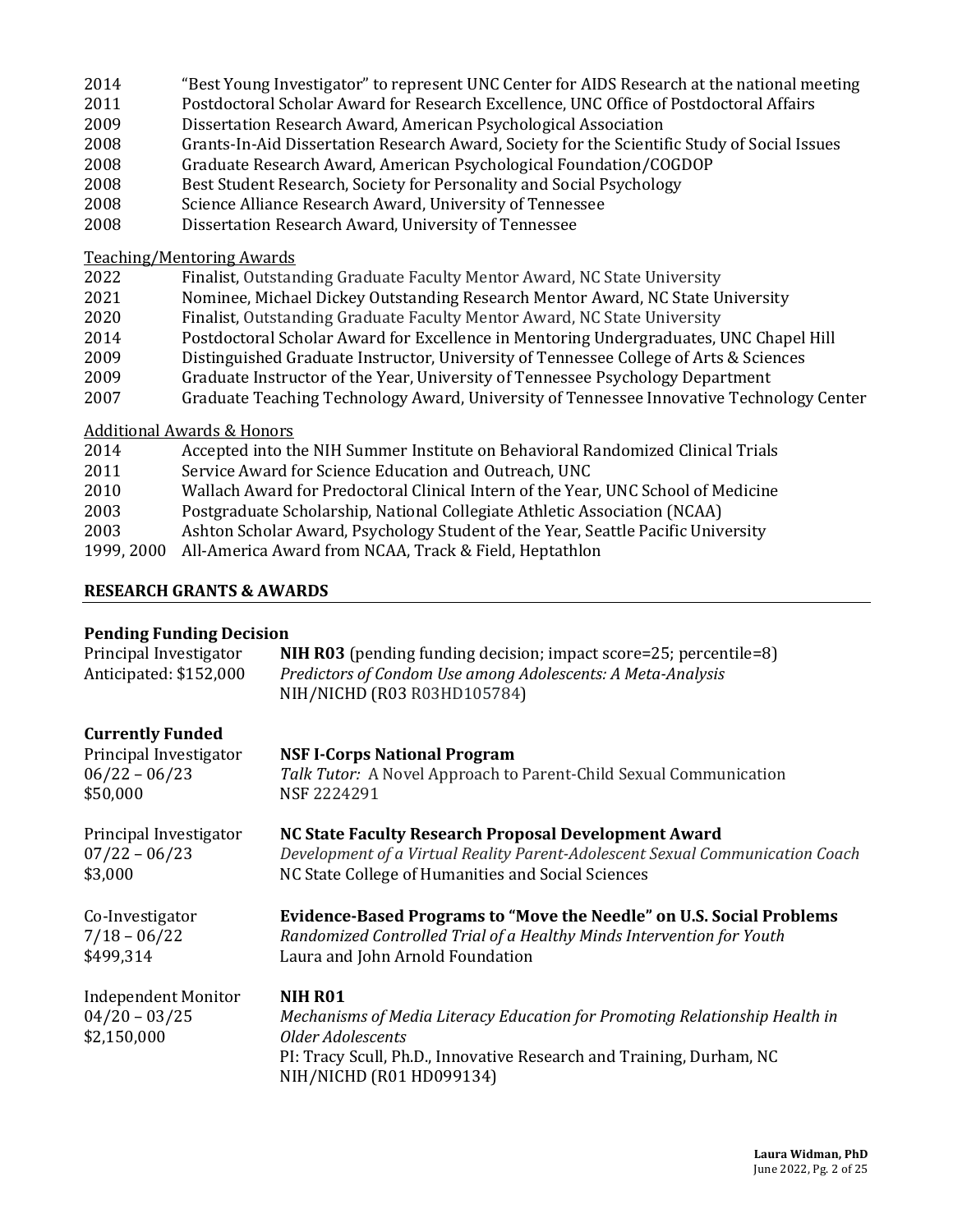## **Previously Funded**

Principal Investigator **Pilot Grant Award**

**Principal Investigator Diversity Supplement** 

\$176,800 NIH/NICHD (K99 HD075654)

# Principal Investigator **NC State Proposal Preparation Program Award**

02/20 – 04/21 *Piloting a Web-Based Sexual Health Program among Youth in Foster Care* \$3,000 NC State College of Humanities and Social Sciences

**Principal Investigator NIH Loan Repayment Program** 8/14 – 4/20 *Adolescent HIV Prevention* \$43,065 NIH/NICHD (L30 HD080829)

Principal Investigator **R00 Pathway to Independence Award** 7/15 – 6/18 *Reducing HIV Risk Among Adolescents* \$728,111 NIH/NICHD (R00 HD075654)

2/19 – 2/20 Opioid Prevention among Adolescents in Rural North Carolina \$50,000 NC Translational and Clinical Sciences Institute (UL1TR002489)

Principal Investigator **Adolescent Family Planning Manuscript Award** 5/18 - 1/19 *Parent-Based Interventions to Improve Adolescent Sexual Health: A Meta-Analysis* \$25,000 Office of Population Affairs, Department of Health and Human Services

Principal Investigator NC State Proposal Preparation Program Award 11/17 – 6/18 *Adapting a Web-Based Sexual Health Program for Adolescent Boys* \$3,000 NC State College of Humanities and Social Sciences

7/16 – 8/17 *Reducing HIV Risk Among Adolescents* \$74,864 NIH/NICHD (R00 HD075654)

Principal Investigator **K99 Pathway to Independence Award** 9/13 – 6/15 *Reducing HIV Risk Among Adolescents*

**Consultant NIH/SBIR Phase II Grant** 06/16 -06/17 *Test Rehearsal: Maximizing the HIV testing experience for YMSM* \$224,821 PI: Margo Adams Larsen, Ph.D., Virtually Better, Inc. MPI: Lisa Hightow-Weidman, M.D., University of North Carolina NIH/NICHD (R43 HD088319)

Co-PI **Center for AIDS Research Developmental Award** 7/12 - 7/13 *Peer Influence Susceptibility and Adolescent HIV Risk Behavior* \$20,000 University of North Carolina Center for AIDS Research (P30 AI50410) Co-PI: Mitch Prinstein, Ph.D., UNC Department of Psychology

Consultant **NIH/SBIR Phase II Grant** 9/12 -7/16 *Middle School Media Literacy for Reproductive Health* \$990,000 PI: Tracy Scull, Ph.D., Innovative Research and Training, Durham, NC NIH/NICHD (R44 HD061193)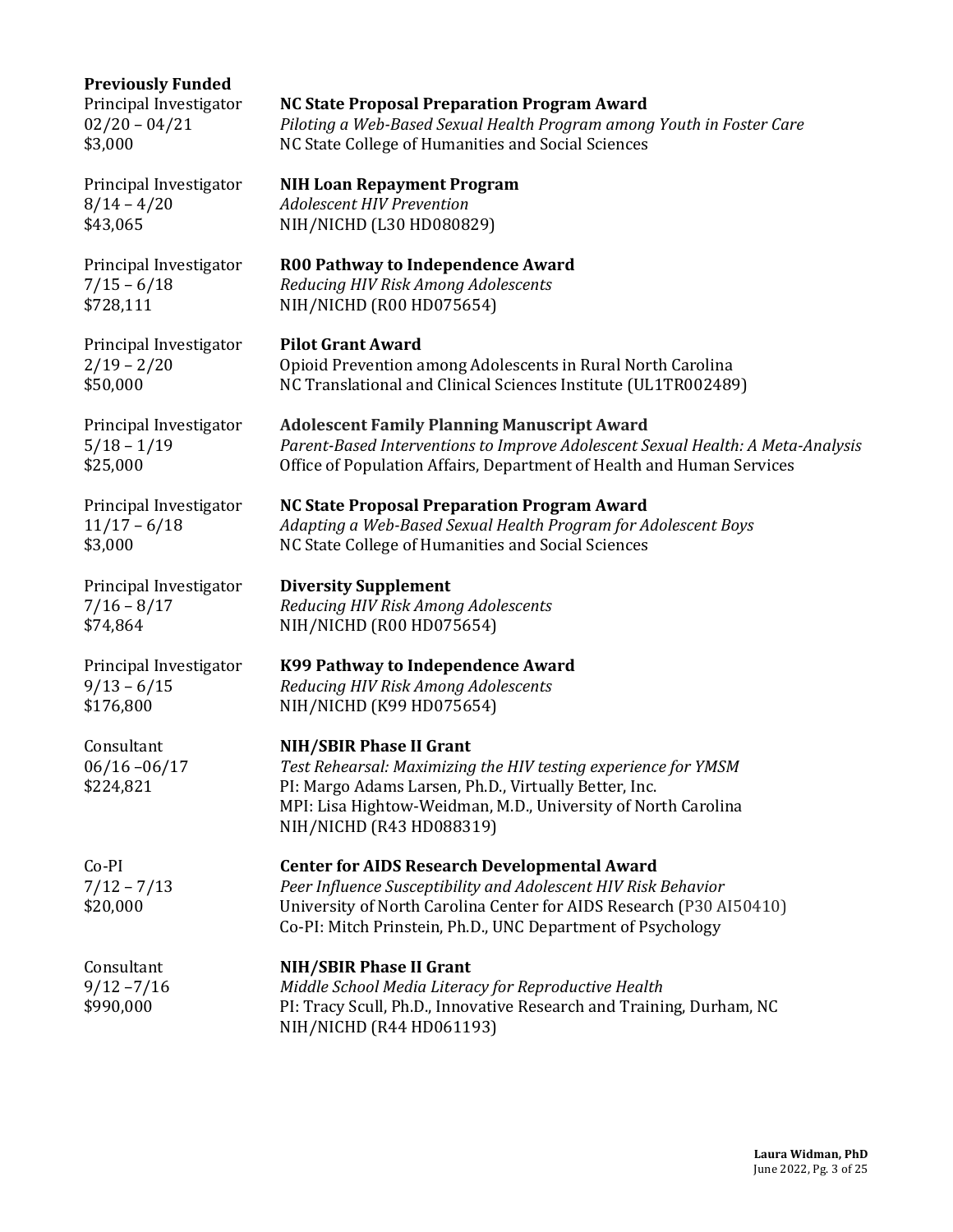#### **GRANT MENTORING**

| <b>Primary Mentor</b> | NIH/National Institute of Mental Health                                          |
|-----------------------|----------------------------------------------------------------------------------|
| $7/22$ - present      | PI: Julia Brasileiro                                                             |
|                       | Predoctoral National Research Service Award (F31 MH126763)                       |
|                       | Adapting an eHealth HIV/STI prevention program for implementation among          |
|                       | foster youth                                                                     |
| Scientific Advisor    | NIH/National Institute on Alcohol Abuse and Alcoholism                           |
| $2/21$ – present      | PI: Jessica Blayney                                                              |
|                       | K99/R00 Pathway to Independence Award (K99AA028777)                              |
|                       | Technology-based intervention for alcohol-related sexual risk behaviors in young |
|                       | Women with sexual victimization histories                                        |
| <b>Primary Mentor</b> | NIH/National Institute of Child Health and Development                           |
| $7/16 - 8/17$         | PI: Rossana Roberts                                                              |
|                       | Research Supplement to Promote Diversity in Adolescent HIV Prevention            |
|                       | Research (R00 HD 075654)                                                         |
|                       | Reducing HIV Risk Among Adolescents                                              |

#### **PUBLICATIONS** \*Indicates student or trainee co-authors whom I mentored.

Publication Metrics as of June 2022

h-index: 31 i10-index: 46 GoogleScholar citations: 3,780

#### Authored Books

Crooks, R. L., Bauer, K., & **Widman**, L. (2021). *Our Sexuality.* 14th edition. Cengage: Boston, MA. *Note: This is the top selling textbook in human sexuality of more than 35 textbooks on the market. It is used by over 200 universities/organizations each semester, reaching thousands of students each year.*

## Peer-Reviewed Manuscripts (79 total)

- **Widman,** L., Maheux, A., Craig, E., \*Evans-Paulson, R., & Choukas-Bradley, S. (2022). Sexual communication between adolescent partners: A scoping review and directions for future research. *Journal of Sex Research. In Press.*
- \*Allison, B., Widman, L., \*Stewart, J. L., \*Evans, R., & Perry, M. (2022). Adherence to PrEP in adolescents and young adults: A systematic review and meta-analysis. *Journal of Adolescent Health, 70, 28-41.*
- \*Evans, R., Stokes, M. N., Hope, E. C., Widman, L., & Cryer-Coupet, Q. R. (2022). Parental influence on sexual intentions of Black adolescent girls: Examining the role of gendered-racial socialization. *Journal of Family Psychology, 36*, 318–323*.*
- Maheux, A. J., Roberts, S. R., Nesi, J., Widman, L., & Choukas-Bradley, S. (2022). Longitudinal associations between appearance-related social media consciousness and adolescents' depressive symptoms. *Journal of Adolescence, 94,* 264–269*.*
- \*Evans-Paulson, R., **Widman**, L., \*Javidi, H., & \*Lipsey, N. (2022). Is regulatory focus related to condom use, HIV/STI testing, and sexual satisfaction? *Journal of Sex Research,* 59, 504-514.
- McMahan, L. D., Lombe, M., Evans, C. B. R., Enelamah, N. V., Chu, Y., Simms, S., Verkamp-Ruthven, J., Reyes Martinez, J., Mweemba, O., LaForest, L., Jones, D. J., & Widman, L. (2022). Getting to Zero HIV/AIDS in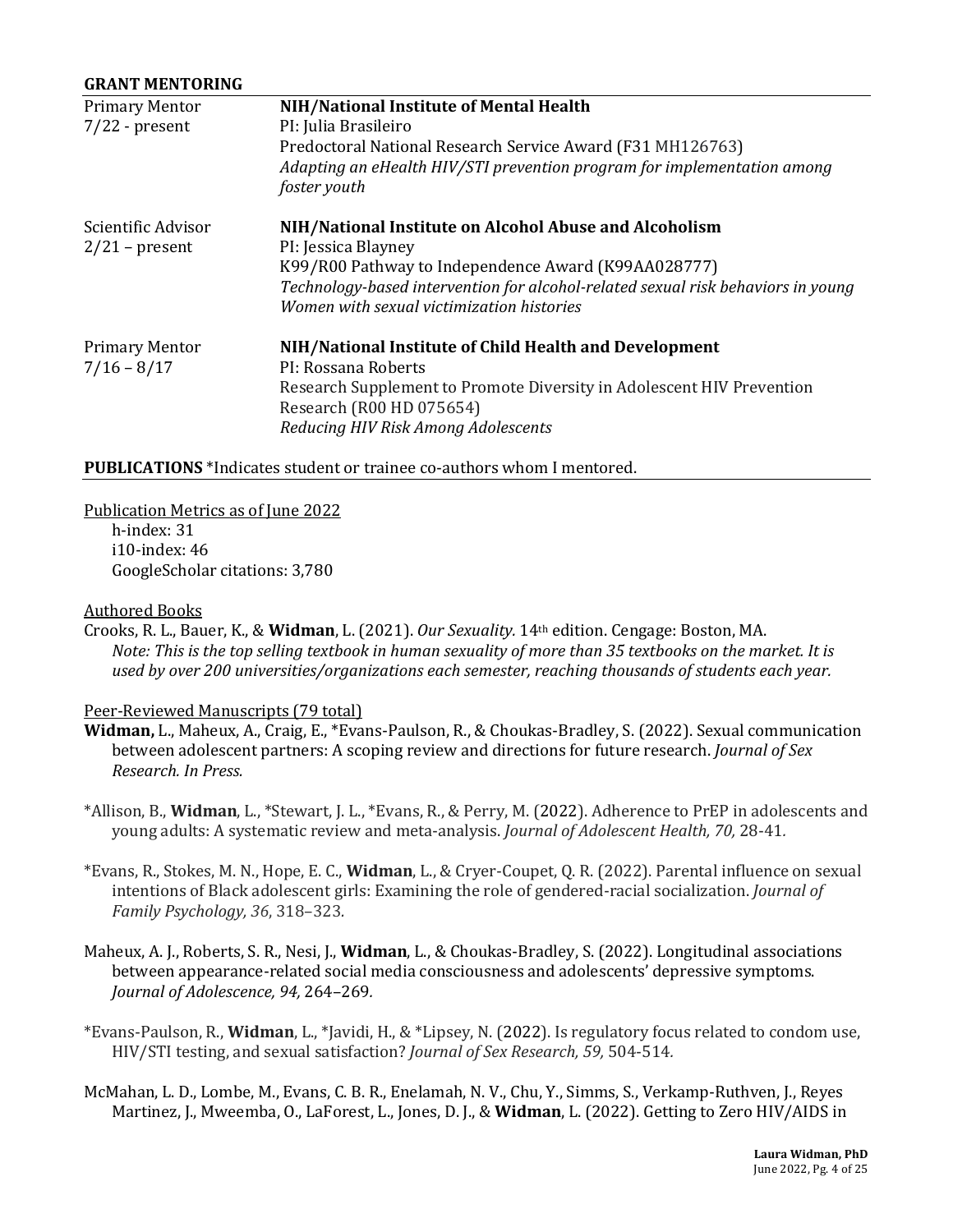sub-saharan Africa: Understanding perceptions of locals using the social determinants of health framework. *Health & Social Care in the Community*, 30, e739-e748.

- \*Javidi, H., Widman, L., \*Evans-Paulson, R., & \*Lipsey, N. (2022). Internal Consent, Affirmative External Consent, and Sexual Satisfaction among Young Adults. *Journal of Sex Research. In Press.*
- \*Hurst, J. L., **Widman**, L., \*Evans, R., Maheux, A., \*Brasileiro, J., \*Lipsey, N., and Choukas-Bradley, S. (2022). Parent-child communication and adolescent sexual decision-making: An application of Family Communication Patterns Theory. *Journal of Family Psychology. In Press.*
- \*Brasileiro, J., **Widman**, L., & \*Hurst, J.L., (2022). Sexual self-efficacy and sexual communication among adolescent girls: Moderated mediation results from a randomized controlled trial. *Psychology and Health. In Press.*
- \*Brasileiro, J., **Widman**, L., \*Spiva, S. & Norwalk, K. (2022). Identifying gaps in training on sexual health for caregivers of adolescents in foster care. *Vulnerable Children and Youth Studies. In Press.*
- \*Stewart, J. L., \*Kamke, K., **Widman**, L., & Hope, E. C. (2022). They see sex as something that's reproductive and not as something people do for fun: Shortcomings in adolescent girls' sexual socialization from adults. *Journal of Adolescent Research. In Press.*
- Carrino, E. A., Bryen, C. P., Maheux, A. J., \*Stewart, J. L., Roberts, S. R., Widman, L., & Choukas-Bradley, S. (2022). Are feminists empowered activists or entitled whiners? A thematic analysis of U.S. adolescents' definitions of "feminist" in a diverse, mixed-gender sample. *Sex Roles. In Press.*
- \*Stewart, J. L., Wallace, D. D., \*Nance, A., Schalkoff, C. A., Castonguay, B. U., **Widman**, L., Carey, M. P., Golin, C. E. (2022). Validated HIV knowledge scales for use with youth and adults: A systematic review. *AIDS* and *Behavior. In Press.*
- \*Kamke, K., \*Stewart, J. L., \*Evans, R., & Widman, L. (2022). Multilevel barriers to sexual health behavior among vulnerable adolescent girls in the United States. *Sexuality Research and Social Policy. In Press.*
- \*Kamke, K., **Widman**, L., & \*Javidi, H. (2022). The multidimensionality of adolescent girls' gender attitudes. *Gender Issues. In Press.*
- \*Troutman-Adams, E., Noar, S. M., Nabi, R., \*Evans, R., & Widman, L. (2022). How emotional shifts effect youth perceptions of opioid risk and efficacy: Testing the Know the Truth Campaign Narratives. *Health Communication. In Press.*
- \*Evans-Paulson, R., **Widman**, L., \*Javidi, H., & \*Lipsey, N. (2022). Examining the efficacy of STD testing public health messages tailored to youths' regulatory focus. *Journal of Experimental Psychology: Applied. In Press.*
- Widman, L., \*Javidi, H., Maheux, A. J., \*Evans, R., Nesi, J. L., & Choukas-Bradley, S. (2021). Sexual communication in the digital age: Adolescent sexual communication with parents and friends about sexting, pornography, and starting relationships online. *Sexuality & Culture, 25, 2092-2109.*
- \*Evans, R., **Widman**, L., \*Brasileiro, J., Maheux, A. J., & Choukas-Bradley, S. (2021). Examining the link between sexual self-concept and sexual communication among adolescents. *Communication Quarterly*, *69,* 525-543*.*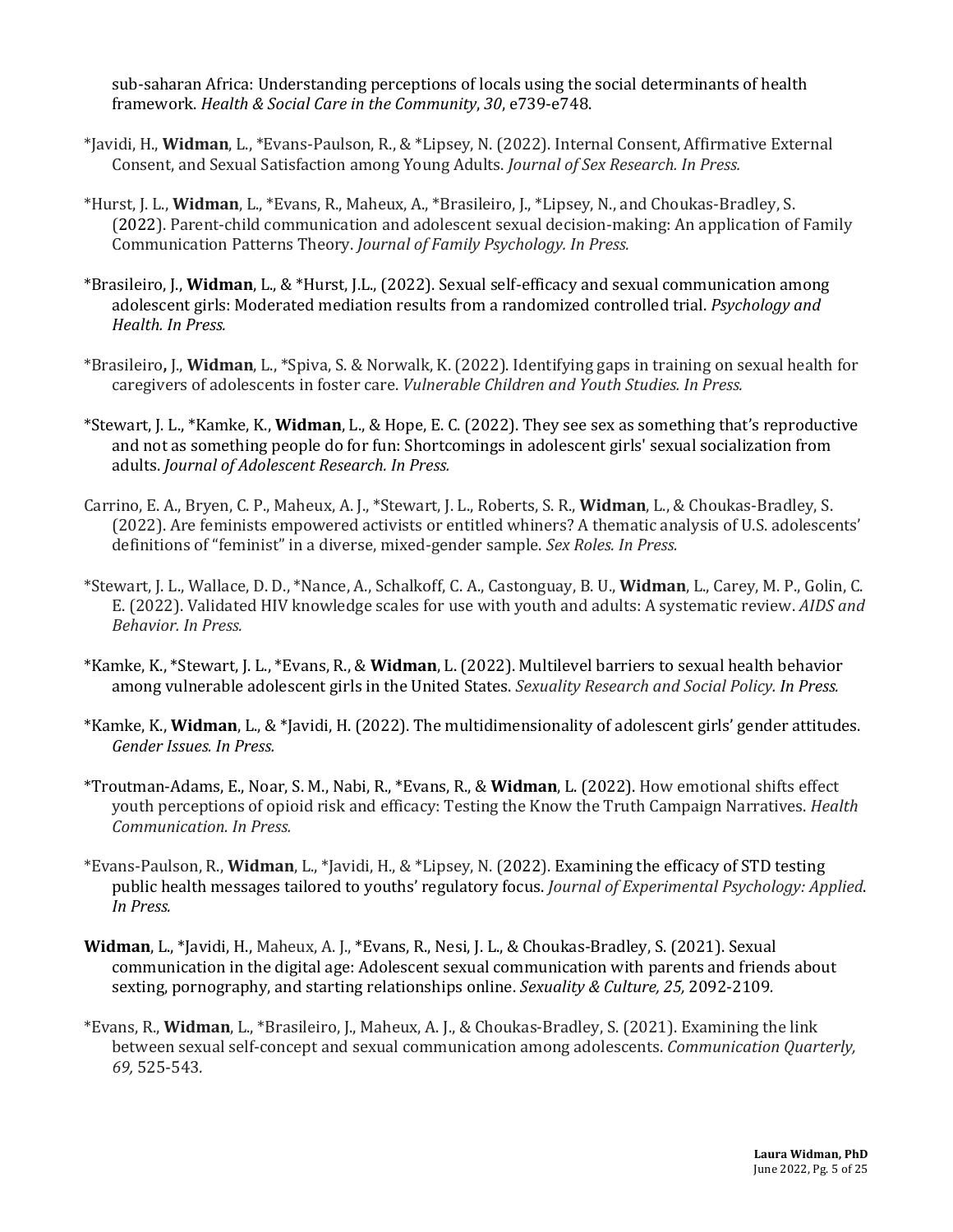- \*Javidi, H., **Widman**, L., \*Lipsey, N., \*Brasileiro, J., Jhala, A., & Javidi, F. (2021). Redeveloping a digital sexual health intervention for adolescents to allow for broader dissemination: Implications for HIV and STD prevention. *AIDS Education and Prevention, 33,* 89-102*.*
- \*Brasileiro, J., **Widman**, L., \*Javidi, H., & \*Evans, R. (2021). The role of social self-efficacy on sexual communication among adolescents in the United States: A cross-sectional study. *Sexual Health, 18, 172-*179*.*
- Maheux, A. J., Bryen, C. P., Carrino, E. A., \*Stewart, J. L., Widman, L., & Choukas-Bradley, S. (2021). Depressive symptoms among mostly heterosexual adolescents in a community sample: Comparisons with heterosexual and sexual minority youth. *Journal of Gay & Lesbian Mental Health*, 25, 317-332.
- Maheux, A. J., Roberts, S. R., \*Evans, R., Widman, L., & Choukas-Bradley, S. (2021). Associations between adolescents' pornography consumption and self-objectification, body comparison, and body shame. *Body Image, 37,* 89-93.
- Nesi, J., Choukas-Bradley, S., Maheux, A.J., Roberts, S.R., Sanzari, C., Widman, L., & Prinstein, M.J. (2021). Selfie appearance investment and peer feedback concern: Multi-method investigation of adolescent selfie practices and adjustment. *Psychology of Popular Media, 10,* 488-499.
- **Widman**, L., & \*Evans, R. (2020). Adolescent sexual health interventions: Innovation, efficacy, cost, and the urgent need to scale. *Pediatrics*, 145, e20200392.
- \*Evans, R., **Widman**, L., \*Stokes, M., \*Javidi, H., Hope, E., & \*Brasileiro, J. (2020). Sexual health programs for Latinx adolescents: A meta-analysis. *Pediatrics*, 146, e20193572.
- \*Evans, R., **Widman**, L., \*Stokes, M., \*Javidi, H., Hope, E., & \*Brasileiro, J. (2020). Association of sexual health interventions with sexual health outcomes in Black adolescents: A systematic review and metaanalysis. *JAMA Pediatrics*, 174, 676-689.
- **Widman**, L., \*Kamke, K., \*Evans, R., \*Stewart, J. L., Choukas-Bradley, S., & Golin, C. E. (2020). Feasibility, acceptability, and preliminary efficacy of an online sexual health program for adolescents. *Journal of Sex Research, 57,* 145-154*.*
- Widman, L., \*Evans, R., & Choukas-Bradley, S. (2020). More Meta-Analytical Explorations on Adolescent Sexual Health Interventions are Needed - A Reply. *JAMA Pediatrics, 174, 390-391.*
- \*Evans, R., Widman, L., & Goldey, K. (2020). The role of adolescent sex education in sexual satisfaction among LGB+ and heterosexual young adults. American Journal of Sexuality Education, 15, 310-335.
- \*Kamke, K., **Widman**, L., & Desmarais, S. (2020). Evaluation of an online sexual health program among adolescent girls with emotional and behavioral difficulties. *Journal of Child and Family Studies, 29, 1044-1054*.
- \*Javidi, H., Maheux, A., **Widman**, L., \*Kamke, K., Choukas-Bradley, S., & Peterson, Z. D. (2020). Understanding adolescents' attitudes toward affirmative consent. *Journal of Sex Research*, 57, 1100-1107.
- \*Evans, R., Widman, L., \*Kamke, K., \*Stewart, J. L. (2020). Gender differences in parents' communication with their adolescent children about sexual risk and sex-positive topics. *Journal of Sex Research*, 57, 177-188*.*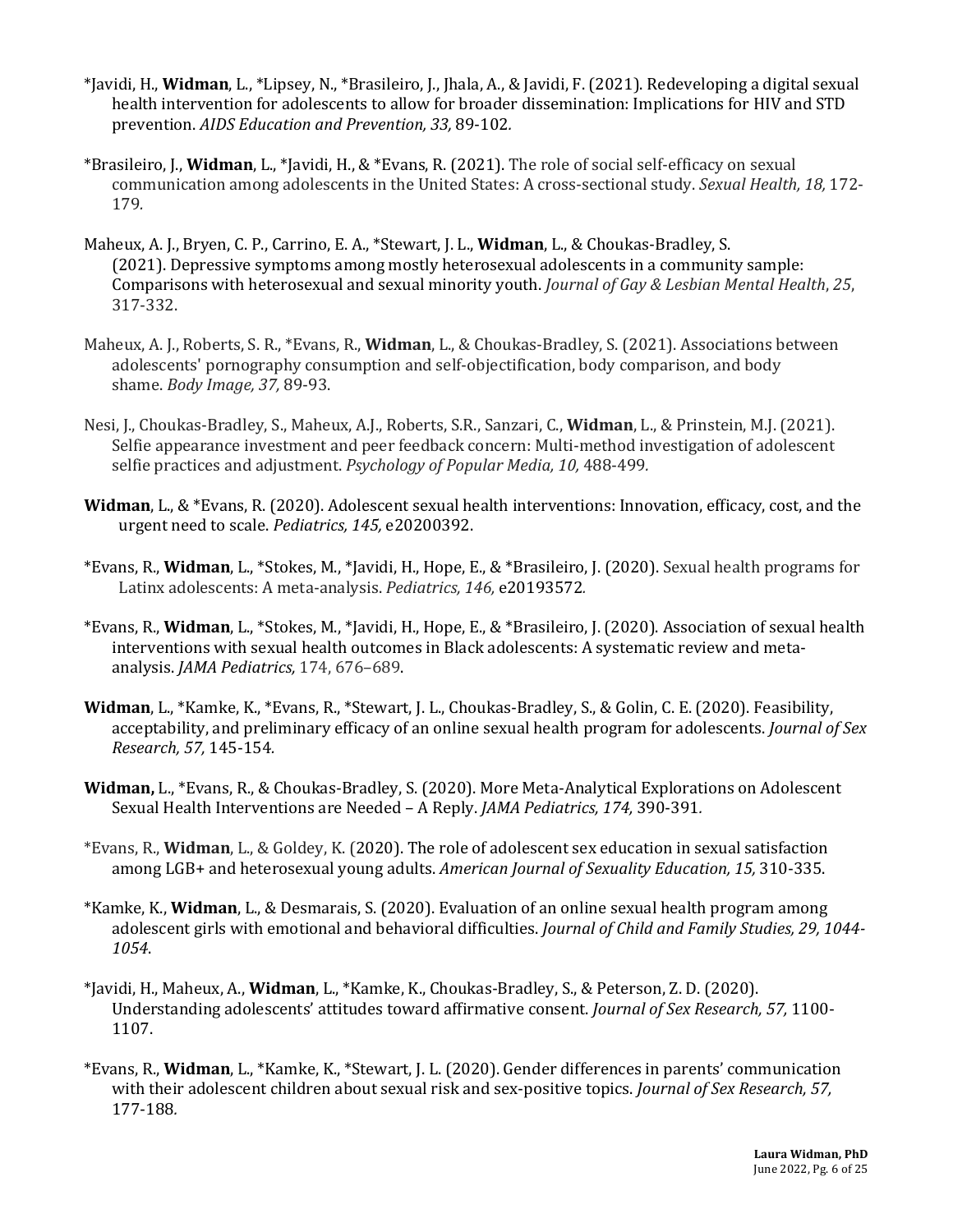- \*Kamke, K., Widman, L., & Haskett, M. (2020). Safer sex communication and sexual health behaviors among a representative statewide sample of homeless adolescents. *Journal of Sex Research, 57, 137-144.*
- Choukas-Bradley, S., Nesi, J., & Widman, L., & Galla, B. M. (2020). The appearance-related social media consciousness scale: Development and validation with adolescents. *Body Image,* 33, 164-174.
- Schleider, J. L., Burnette, J. L., **Widman**, L., Hoyt, C., & Prinstein, M. J. (2020). Randomized trial of a singlesession growth mindset intervention for rural adolescents' internalizing and externalizing problems. *Journal of Clinical Child and Adolescent Psychology, 49, 660-672.*
- \*Evans, R., **Widman**, L., \*Javidi, H., Troutman Adams, E., Cacace, S., Prinstein, M. J., & Desmarais, S. (2020). Preliminary evaluation of a prescription opioid misuse prevention program among rural middle school students. *Journal of Community Health*, 45, 1139-1148.
- **Widman**, L., \*Evans, R., \*Javidi, H., & Choukas-Bradley, S. (2019). Assessment of parent-based interventions for adolescent sexual health: A systematic review and meta-analysis. *JAMA Pediatrics, 173, 866-877*.
- Maheux, A. J., \*Evans, R., **Widman**, L., Nesi, J., Prinstein, M. J., & Choukas-Bradley, S. (2019). Brief report: Popular peer norms and adolescent sexting behavior. *Journal of Adolescence*, 78, 62-66.
- \*Stewart, J. L., Spivey, L. A., **Widman**, L., Choukas-Bradley, S., & Prinstein, M. J. (2019). Developmental patterns of sexual identity, romantic attraction, and sexual behavior among adolescents over three years. *Journal of Adolescence, 77,* 90-97*.*
- \*Stewart, J. L., **Widman**, L., & \*Kamke, K. (2019). Applying a multi-factorial communication framework to better understand differences between father-daughter and mother-daughter sexual health discussions. *Journal of Health Communication, 24,* 633-642*.*
- Choukas-Bradley, S., Nesi, J., **Widman**, L., & Higgins, M. K. (2019). Camera-ready: Young women's appearance-related social media consciousness. *Psychology of Popular Media Culture, 8, 473-481.*
- Choukas-Bradley, S., Nesi, J., Widman, L., & Noar, S. M. (2019). Examining the role of self-objectification and appearance expectations in young women's indoor tanning behavior. *Sex Roles, 80, 52-62.*
- Francis, D. B., Stevens, E., Noar, S. M., & Widman, L. (2019). Public reactions and health communication behavior when celebrities disclose their HIV Status: Charlie Sheen as an example. *Howard Journal of Communication, 30,* 479-494.
- Widman, L., Nesi, J., \*Kamke, K., Choukas-Bradley, S., & \*Stewart, J. L. (2018). Technology-based interventions to reduce HIV/STIs and unintended pregnancy among youth: A meta-analysis. *Journal of Adolescent Health,* 62, 651-660*.*
- Widman, L., Golin, C. E., \*Kamke, K., Burnette, J. L., & Prinstein, M. J. (2018). Sexual assertiveness skills and sexual decision-making in adolescent girls: Randomized controlled trial of an online program. *American Journal of Public Health, 108,* 96-102.
- \*Garrett, K. P., **Widman**, L., Nesi, J., & Noar, S. M. (2018). Intentions to use emergency contraception: The role of accurate knowledge and information source credibility. *American Journal of Health Education*, 49, 264-270.
- Burnette, J., Russel, V. M., Hoyt, C. L., Ordivas, K., & **Widman**, L. (2018). An online growth mindset intervention in a sample of rural adolescent girls. *British Journal of Educational Psychology, 88, 428-445.*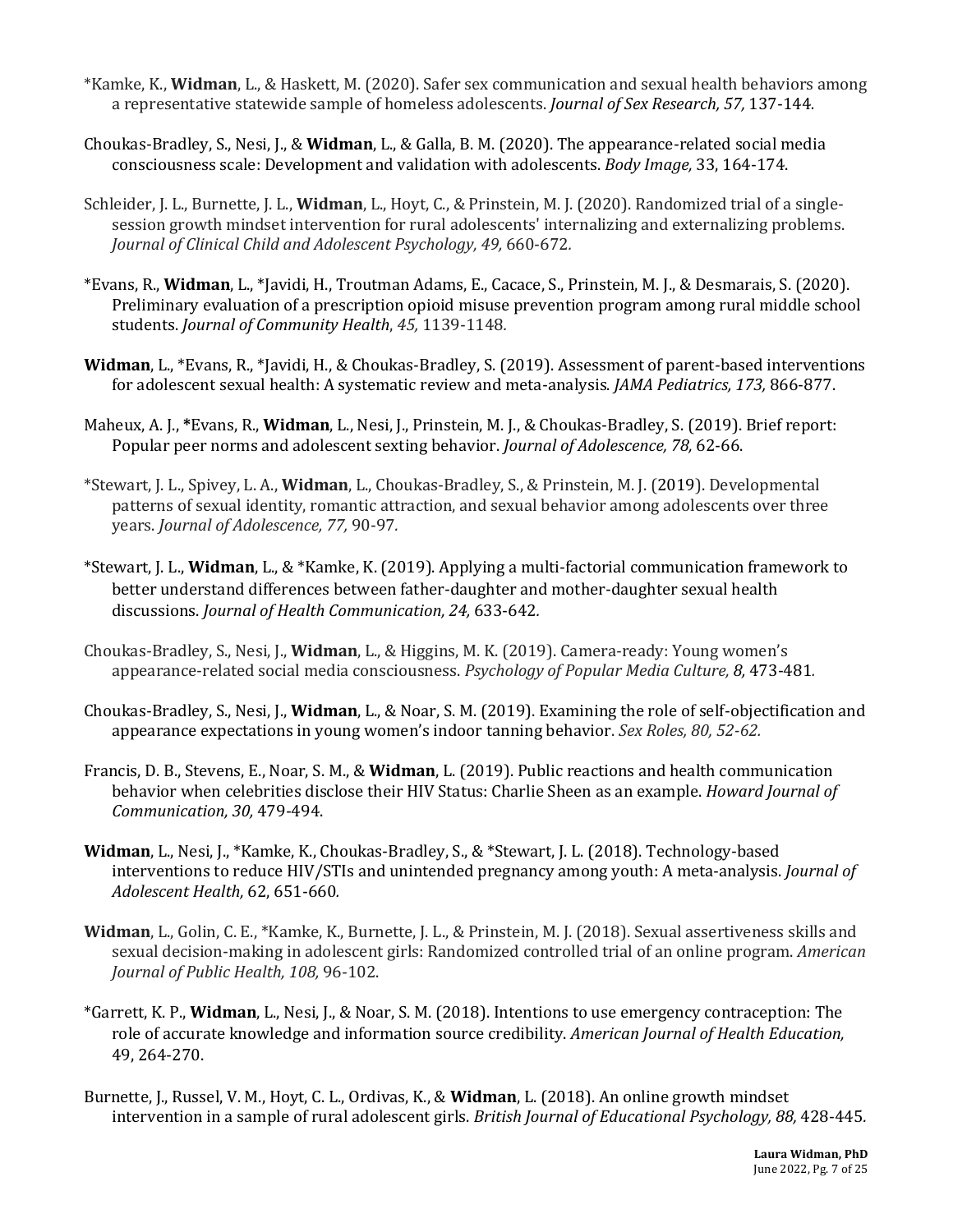- **Widman**, L., Golin, C. E., \*Kamke, K., \*Massey, J., & Prinstein, M. J. (2017). Feasibility and acceptability of a web-based HIV/STD prevention program for adolescent girls targeting sexual communication skills. *Health Education Research,* 32, 343-352*.*
- Nesi, J., Widman, L., Choukas-Bradley, S., & Prinstein, M. J. (2017). Technology-based communication and the development of interpersonal competencies within adolescent romantic relationships. *Journal of Research on Adolescence, 27,* 471-477.
- Grodensky, C., Golin, C. E., Parikh, M. A, Ochtera, R., Kincaid, C., Groves, J., Widman, L., Suchindran, C., McGirt, C., Amola, K., & Bradley-Bull, S. (2017). Does the quality of SafeTalk motivational interviewing counseling predict sexual behavior outcomes among people living with HIV? *Patient Education and Counseling, 100,* 147-153*.*
- **Widman**, L., Choukas-Bradley, S., Noar, S. M., Nesi, J., & \*Garrett, K. P. (2016). Parent-adolescent sexual communication and adolescent safer sex behavior: A meta-analysis. *JAMA Pediatrics*, 170, 52-61.
- **Widman**, L., Choukas-Bradley, S., Helms, S. W., & Prinstein, M. J. (2016). Adolescent susceptibility to peer influence in sexual situations. *Journal of Adolescent Health, 58, 323-329.*
- **Widman**, L., Golin, C. E., Noar, S. M., \*Massey, J., & Prinstein, M. J. (2016). ProjectHeartForGirls.com: Development of a web-based HIV/STD prevention program for adolescent girls emphasizing sexual communication skills. *AIDS Education and Prevention, 28, 365-377.*
- \*Francis, D. B., Noar, S. M., **Widman**, L., Willoughby, J. F., Sanchez, D. M., & \*Garrett, K. P. (2016). Perceptions of a campus-wide condom distribution program: An exploratory study. *Health Education Journal, 75*, 998-1011.
- \*Garrett, K. P., **Widman**, L., \*Francis, D. B., & Noar, S. M. (2016). Emergency contraception: Sources of information and perceptions of access among young adults. *Women and Health, 56, 668-679.*
- Choukas-Bradley, S., Goldberg, S. K., **Widman**, L., Reese, B. M., & Halpern, C. T. (2015). Demographic and developmental differences in the content and sequence of adolescents' ideal romantic relationship behaviors. *Journal of Research on Adolescence*, 45, 112-126.
- **Widman**, L., Noar, S. M., Choukas-Bradley, S., & \*Francis, D. (2014). Adolescent sexual health communication and condom use: A meta-analysis. *Health Psychology, 33,* 1113-1124.
- **Widman**, L., Nesi, J., Choukas-Bradley, S., & Prinstein, M. J. (2014). Safe sext: Adolescents' use of technology to communicate about sexual health with dating partners. *Journal of Adolescent Health, 54, 612-614*.
- **Widman**, L., Choukas-Bradley, S., Helms, S. W., Golin, C. E., & Prinstein, M. J. (2014). Sexual communication between early adolescents and their dating partners, parents, and best friends. *Journal of Sex Research*, *51,* 731-741.
- Widman, L., Noar, S. M., Golin, C. E., Fitts Willoughby, J., & Crosby, R. (2014). Incarceration and unstable housing interact to predict sexual risk behaviors among African American STD clinic patients. International Journal of STD and AIDS, 25, 348-354.
- Choukas-Bradley, S., Giletta, M., **Widman**, L., Cohen, G. L., & Prinstein, M. J. (2014). Experimentallymeasured susceptibility to peer influence and adolescent sexual behavior trajectories: A preliminary study. *Developmental Psychology, 50,* 2221-2227*.*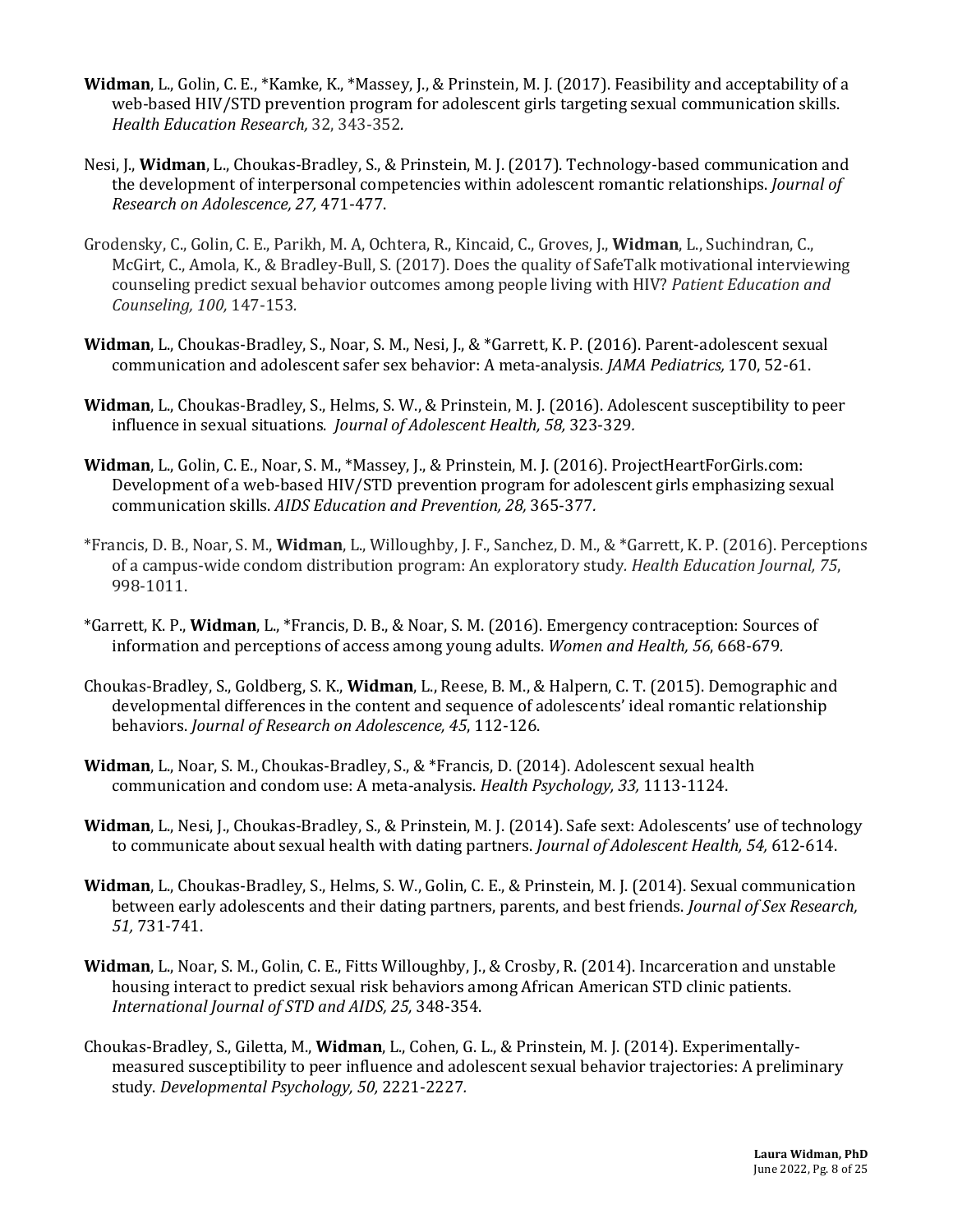- Helms, S. W., Choukas-Bradley, S., Widman, L., Giletta, M., Cohen, G. L., Prinstein, M. J. (2014). Adolescents' misperceive and are influenced by high status peers' deviant, health risk, and adaptive behavior. *Developmental Psychology, 50,* 2697-2714*.*
- Przybyla, S. M., Golin, C. E., **Widman**, L., Grodensky, C. A., Earp, J. A., & Suchindran, C. (2014). Examining the role of serostatus disclosure on unprotected sex among people living with HIV. *AIDS Patient Care and STDs, 28,* 677-684.
- McNulty, J. K., & Widman, L. (2014). Sexual narcissism and infidelity in early marriage. *Archives of Sexual Behavior, 43,* 1315-1325.
- **Widman**, L., Golin, C. E., & Noar, S. M. (2013). When do condom use intentions lead to actions? Examining the role of sexual communication on safer sexual behavior among people living with HIV. *Journal of Health Psychology, 18,* 507-517.
- **Widman**, L., Golin, C. E., Grodensky, C. A., & Suchindran, C. (2013). Do safer sex self-efficacy, attitudes toward condoms, and HIV transmission risk beliefs differ among men who have sex with men, heterosexual men, and women living with HIV? *AIDS and Behavior, 17*, 1873-1882.
- Przybyla, S. M., Golin, C. E., **Widman**, L., Grodensky, C. A., Earp, J. A., & Suchindran, C. (2013). Serostatus disclosure to sexual partners among people living with HIV: Examining the roles of partner characteristics and stigma. AIDS Care, 25, 566-572.
- **Widman**, L., Olson, M. A., & Bolen, R. (2013). Self-reported sexual assault in convicted sex offenders and community men. *Journal of Interpersonal Violence*, 28, 1519-1536.
- **Widman**, L., & Olson, M. A. (2013). On the relationship between automatic attitudes and self-reported sexual assault in men. Archives of Sexual Behavior, 42, 813-823.
- McNulty, J. K., & Widman, L. (2013). The implications of sexual narcissism for sexual and marital satisfaction. Archives of Sexual Behavior, 42, 1021-1032.
- **Widman**, L., & McNulty, J. K. (2010). Sexual narcissism and the perpetration of sexual aggression. *Archives of Sexual Behavior, 39,* 926-939.
- Lustyk, M. K. B., Olson, K. C., Gerrish, W. G., Holder, A., & Widman, L. (2009). Psychophysiological and neuroendocrine stress responses in women: Implications of menstrual cycle phase and stressor type. *Biological Psychology, 83,* 84-92*.*
- Lustyk, M. K. B., **Widman**, L., & de Laveaga, L. (2008). Relationship of abuse history with premenstrual symptomatology: Assessing the mediating role of perceived stress. *Women and Health, 46, 61-80.*
- **Widman,** L., Welsh, D. P., McNulty, J. K., & Little, K. C. (2006). Sexual communication and contraceptive use in adolescent dating couples. *Journal of Adolescent Health*, 39, 893-899.
- Welsh, D. P., Haugen, P. T., **Widman**, L., Darling, N., & Grello, C. M. (2005). Kissing is good: A developmental investigation of sexuality in adolescent romantic couples. *Sexuality Research and Social Policy, 2,* 32-41.
- **Widman,** L., Lustyk, M. K. B., & Paschane, A. A. (2005). Body image in sexually assaulted women: Does age at time of assault matter? Family Violence and Sexual Assault Bulletin, 21, 5-10.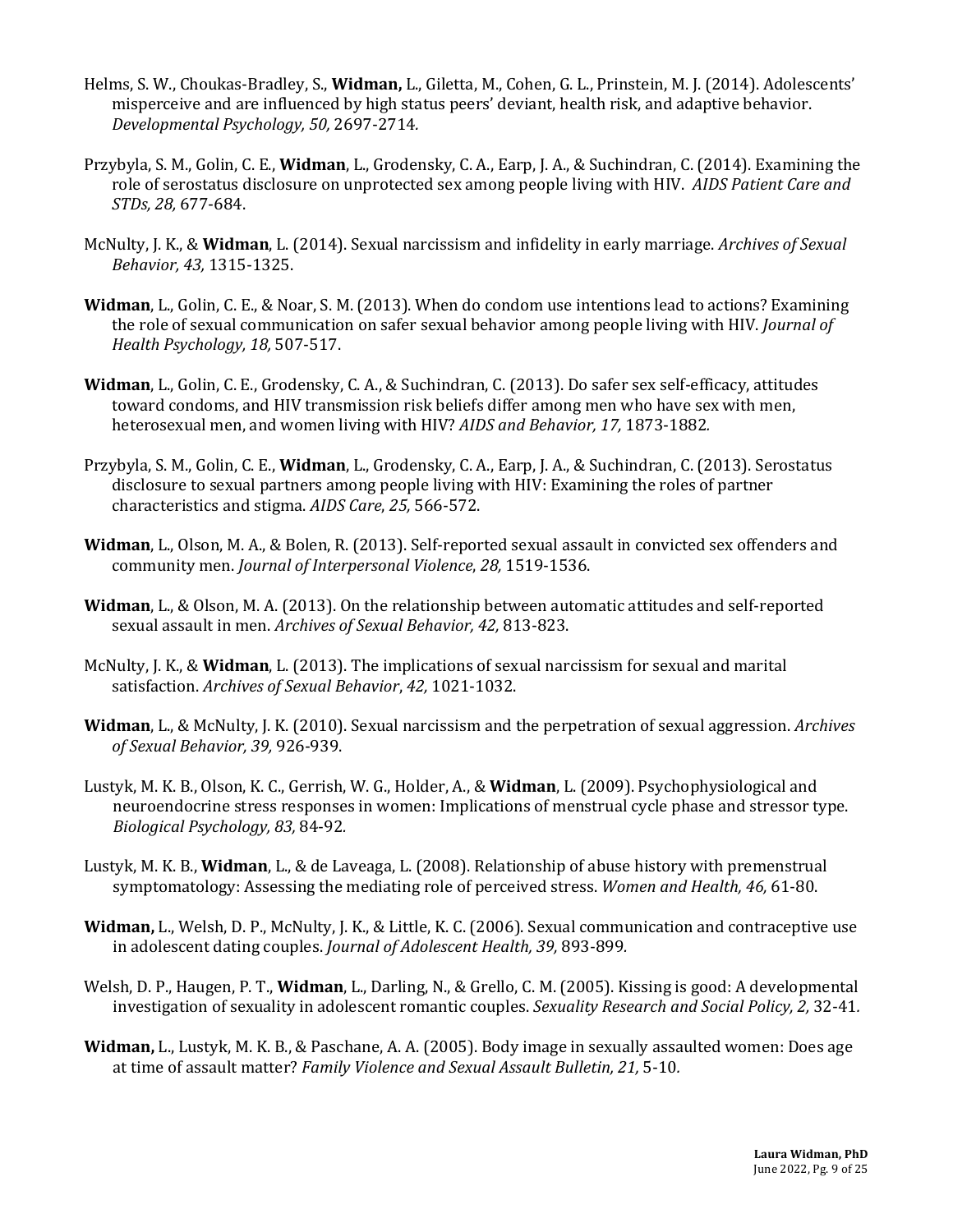- Lustyk, M. K. B., **Widman**, L., Paschane, A. A., & Olson, K. C. (2005). Physical activity and quality of life: Assessing the influence of activity frequency, intensity, volume and motives. *Behavioral Medicine, 30,* 124-131.
- Lustyk, M. K. B., **Widman**, L., Paschane, A. A., & Ecker, E. (2004). Stress, quality of life and physical activity in women with varying premenstrual symptomatology. *Women and Health,* 39, 35-44.

## Book Chapters (7 total)

- **Widman**, L., & \*Stewart, J. L. (2019). Adolescent sexual communication scale. In R. Milhausen, T. D. Fisher, C. M. Davis, W. L. Yarber, & S. L. Davis (Eds.), *Handbook of Sexuality-Related Measures, 4th edition* (pp. 251-253). New York: Routledge.
- **Widman**, L., & McNulty, J. K. (2019). The sexual narcissism scale. In R. Milhausen, T. D. Fisher, C. M. Davis, W. L. Yarber, & S. L. Davis (Eds.), *Handbook of Sexuality-Related Measures, 4<sup>th</sup> edition* (pp. 552-553). New York: Routledge.
- McNulty, J. K., & Widman, L. (2018). Narcissistic Qualities and Infidelity. In A. Hermann, A. Brunell, & J. Foster (Eds), *The Handbook of Trait Narcissism: Key Advances, Research Methods, and Controversies* (pp.317-326)*.* Springer.
- Widman, L., & \*Kamke, K. (2018). Sexual Attitudes. In M. H. Bornstein (Ed.), *SAGE Encyclopedia of Lifespan Human Development* (pp. 1965-1968). Thousand Oaks, CA: SAGE Publications Inc.
- **Widman**, L., & McNulty, J. K. (2011). Narcissism and sexuality. In W. K. Campbell & J. Miller (Eds.), *Handbook of Narcissism and Narcissistic Personality Disorder* (pp. 351-357). New York: John Wiley.
- **Widman**, L., & McNulty, J. K. (2011). The sexual narcissism scale. In T. D. Fisher, C. M. Davis, W. L. Yarber, & S. L. Davis (Eds.), *Handbook of Sexuality-Related Measures, 3<sup>rd</sup> Edition* (pp. 496-497). New York: Routledge.
- Hopko, D. R., Robertson, S. M. C., **Widman**, L., & Lejuez, C. W. (2007). Specific phobias. In M. Hersen and J. Rosqvist (Eds.), *The Handbook of Assessment, Conceptualization, and Treatment (HACT)* (pp. 139-170). New York: John Wiley.

#### **Book Reviews**

**Widman,** L. (2014). Book Review: APA Handbook of Sexuality and Psychology. *Psychology of Women Quarterly, 38,* 575-576*.*

# Manuscripts Under Revision or Review

- Maheux, A. J., **Widman,** L., \*Hurst, J. L., & Choukas-Bradley (Under Review). Patterns of parent-adolescent communication about health-related topics: A latent class approach.
- \*Hurst, J. L., Coyne, S. M., Padilla-Walker, L. M., Stockdale, L., & Widman, L. (Under Review). Parental media monitoring and adolescent engagement with pornography: The mediating role of disclosure.
- Maheux, A., **Widman**, L., \*Hurst, J. L., Craig, E., \*Evans. R., & Choukas-Bradley., S. (Under Revision). Behavioral measures to assess adolescent sexual communication with partners: A systematic review and call for further studies.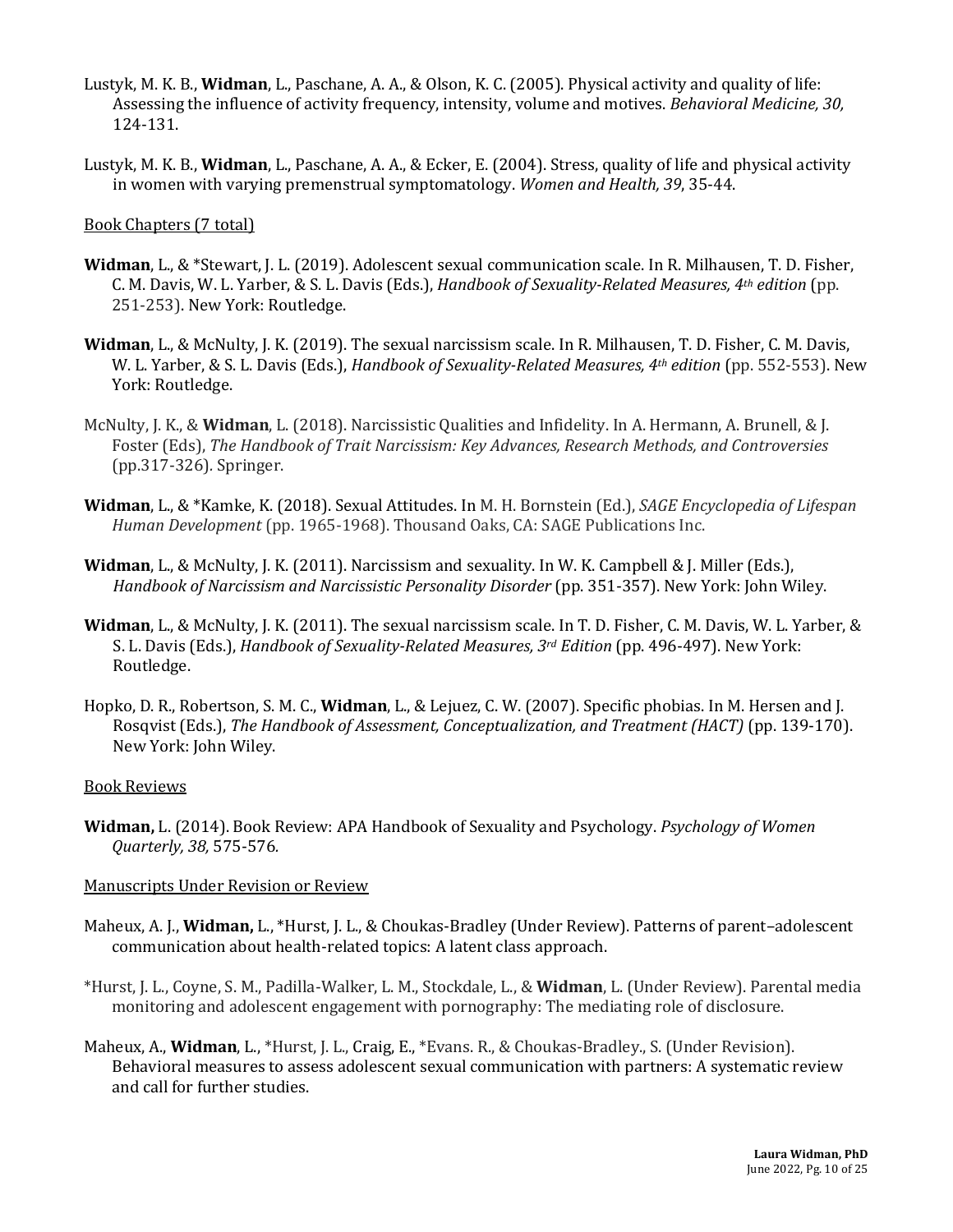- Maheux, A. J., Roberts, S. R., Nesi, J., Widman, L., & Choukas-Bradley, S. (under review). Psychometric validation and factor structure of the Appearance-Related Social Media Consciousness Scale among emerging adults.
- Lipsey, N., Burnette, J. L., Becker, W., Baker, L., & **Widman**, L. (under review). A growth mindset intervention to improve mental health in youth.

## Manuscripts in Preparation

- \*Hurst, J. L., Widman, L., \*McCrimmon, J., \*Evans. R., & Choukas-Bradley., S. (In Prep). Parents' attitudes towards inclusion of comprehensive topics in sex: Associations with religiosity and political affiliation.
- **Widman**, L., \*Maheux, A., & \*Hurst, J. L. (In Prep). Online and offline sexual communication between adolescent partners.
- \*Maheux, A., \*McCrimmon, J., \*Javidi, H., & **Widman**, L. (In Prep). Adolescent sexual consent communication: A test of the Information, Motivation, Behavioral Skills model
- \*Javidi, H., Widman, L., (In Prep). Developing and evaluating a digital sexual consent program for youth.

# **SELECTED RESEARCH PRESENTATIONS**

- Astle, S., \*Hurst, J., & Widman, L. (Planed 2022, November). Whose Job is it Anyway? Parent Perspectives of Responsibilities for Educating their Children about Sex. Paper presentation submitted to the National Council on Family Relations, Minneapolis, MN.
- \*McCrimmon, J., **Widman**, L., \*Javidi, H., & \*Rowland, M. (Planned for 2022, November). Associations Between Stress and Depression in Adolescents: The Role of Romantic Relationship and Sexual Satisfaction. Brief communication submitted to the Society for the Scientific Study of Sexuality conference, Vancouver, BC, Canada.
- \*Javidi, H., **Widman**, L., \*McCrimmon, J., Maheux, A., & \*Evans-Paulson, R. (Planned for 2022, November). PACT: Developing and Evaluating a Digital Sexual Consent Program for Youth. Talk submitted to the Society for the Scientific Study of Sexuality conference, Vancouver, BC, Canada.
- **Widman,** L., Maheux, A., Craig, E., \*Evans-Paulson, R., & Choukas-Bradley, S. (Planned 2022, July). Sexual Communication Between Adolescent Partners: A Scoping Review and Directions for Future Research. Poster submitted to the Annual Meeting of the International Academy of Sex Research, Reykjavík, Iceland.
- Maheux, A. J., \*Javidi, H., \*McCrimmon, J., & Widman, L. (Planned 2022, July). Sexual consent cognitions and behaviors among a national sample of U.S. adolescents. Poster submitted for presentation at the Annual Meeting of the International Academy of Sex Research, Reykjavík, Iceland.
- \*Hurst, J. L., Widman, L., & \*Maheux, A. J. (Planned 2022, July). Barriers to U.S. parents talking to their adolescents about sex-positive and sex-risk topics. Poster to be presented at the Annual Meeting of the International Academy of Sex Research, Reykjavík, Iceland.
- Mullins, L., Becker, C., Armstrong, M., Hurst, J., & Widman, L. (2022, April). Barriers To Child-Parent Sexual Communication: "My child is too young". Poster presented at the NC State Spring Undergraduate Research and Creativity Symposium, Raleigh, NC.
- \*Brasileiro, J., \*McCrimmon, J., \*Mullins, L., Norwalk, K., & **Widman**, L. (2022, February). Identifying disparities in access to sexual health information among youth in child welfare: results from a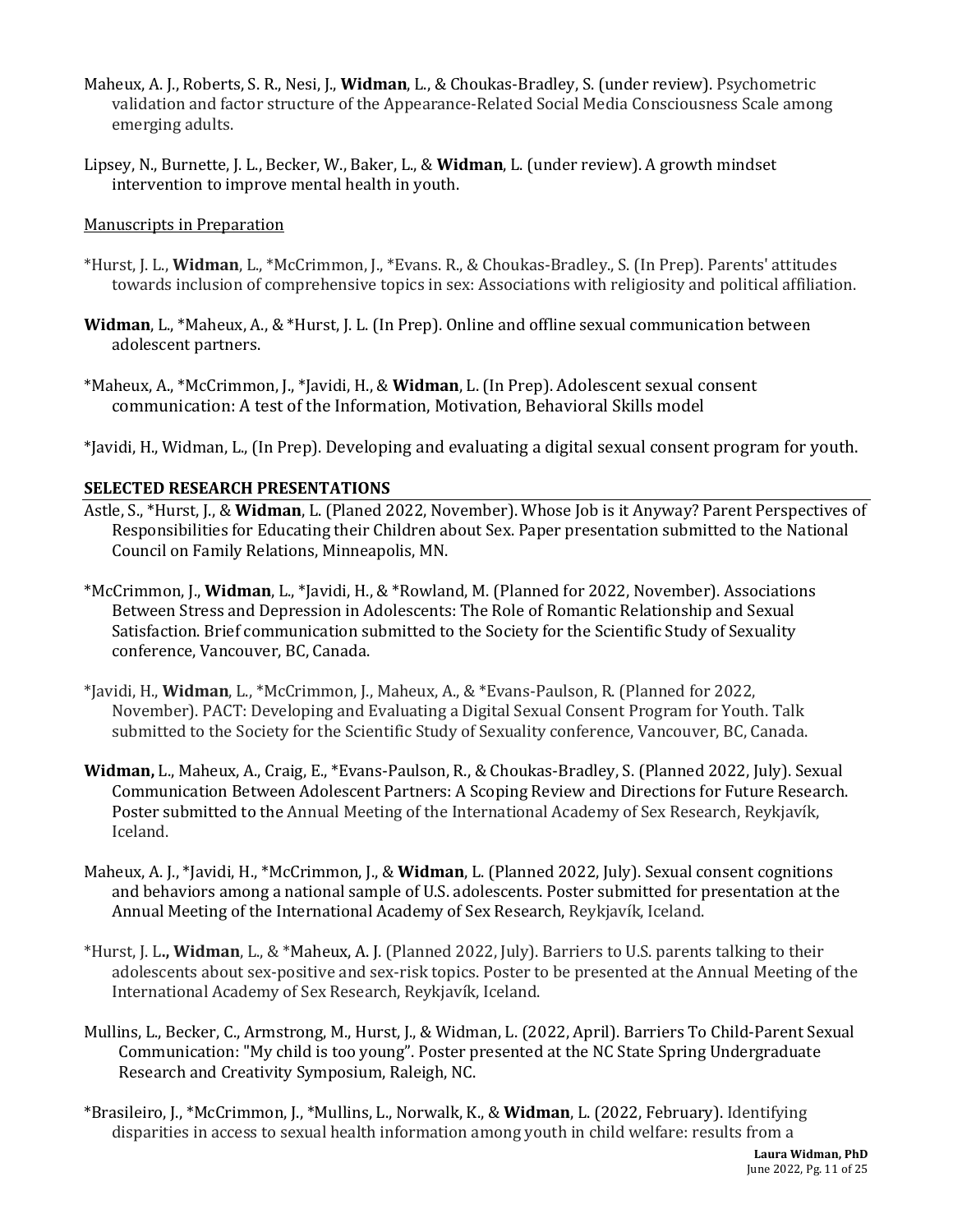statewide sample of caregivers and a national sample of youth. Talk presented at the NC State Equity Research Symposium, Raleigh, North Carolina.

- \*McCrimmon, J., \*Brasileiro, J., \*Hurst, J., \*Javidi, H., Widman, L. (2022, February). Examining efficacy and acceptability of a sexual health program among racial and ethnic minority youth. Talk presented at the NC State Equity Research Symposium, Raleigh, North Carolina.
- Maheux, A. J., Widman, L., \*Hurst, J. L., \*Evans-Paulson, R., Craig, E., & Choukas-Bradley, S., (2022, February). Behavioral measures to assess adolescent sexual communication with partners: A systematic review and call for further studies. Data blitz talk presented at the Sexuality Preconference at the annual conference of the Society for Personality and Social Psychology, San Francisco, CA.
- Lipsey, N. P., Burnette, J. L., & **Widman**, L. M. (2022, February). Implementing a growth mindsets mental health intervention during the COVID-19 pandemic. Poster presented at the annual meeting of the Society for Personality and Social Psychology.
- \*Mullins, L., \*Brasileiro, J., & **Widman**, L. (2021, November). Do Adolescents in Child Welfare Know Where to Access Family Planning Services? Poster presented at the Society for the Scientific Study of Sexuality conference.
- \*Javidi, H., **Widman**, L., \*Evans, R., & \*Lipsey, N. (2021, November). Internal consent, affirmative external consent, and sexual satisfaction among young adults. Talk presented at the Society for the Scientific Study of Sexuality conference.
- \*Evans, R., Widman, L., Dodson, C., Scull, T., \*Javidi, H., Maheux, A. J., Nesi, J., & Choukas-Bradley, S. (2021, November). Promoting Adolescent Sexual Health in the Digital Age through Media Literacy and Sexual Communication. Symposium presented at the Society for the Scientific Study of Sexuality Conference, San Juan, Puerto Rico.
- \*Brasileiro, J., **Widman**, L., & \*Hurst, J. L. (2021, November). Sexual self-efficacy and sexual communication among adolescent girls: moderated mediation results from a randomized control trial. Abstract presented at the Scientific Study of Sexuality Conference, San Juan, Puerto Rico.
- \*Hurst, J. L., **Widman**, L., \*McCrimmon, J., \*Evans. R., & Choukas-Bradley., S. (2021, November). Parents' attitudes towards inclusion of comprehensive topics in sex: Associations with religiosity and political affiliation. Brief communication presented at the Society for the Scientific Study of Sexuality, San Juan, Puerto Rico.
- \*Evans, R., Widman, L., \*Javidi, H., & \*Lipsey, N. (2021, November). Is Regulatory Focus Related to Condom Use, STI/HIV Testing, and Sexual Satisfaction? Talk presented at the Society for the Scientific Study of Sexuality conference.
- \*Hurst, J. L., **Widman**, L., \*Evans. R., & Choukas-Bradley., S. (2021, May). Parents' attitudes towards including information about sexual orientation and gender in adolescent sex education: Associations with religiosity and political affiliation. Poster presented at the National LGBTQ Health Conference: Bridging Research & Practice, Virtual.
- \*Mullins, L., \*Smith, N., \*Williams, B., \*Lipsey, N., **Widman**, L. (2021, April). The Relationship Between Different Insurance Types and Youth's Access of Sexual Health Care Services. Poster presented at the NC State Spring Undergraduate Research and Creativity Symposium, Raleigh, NC.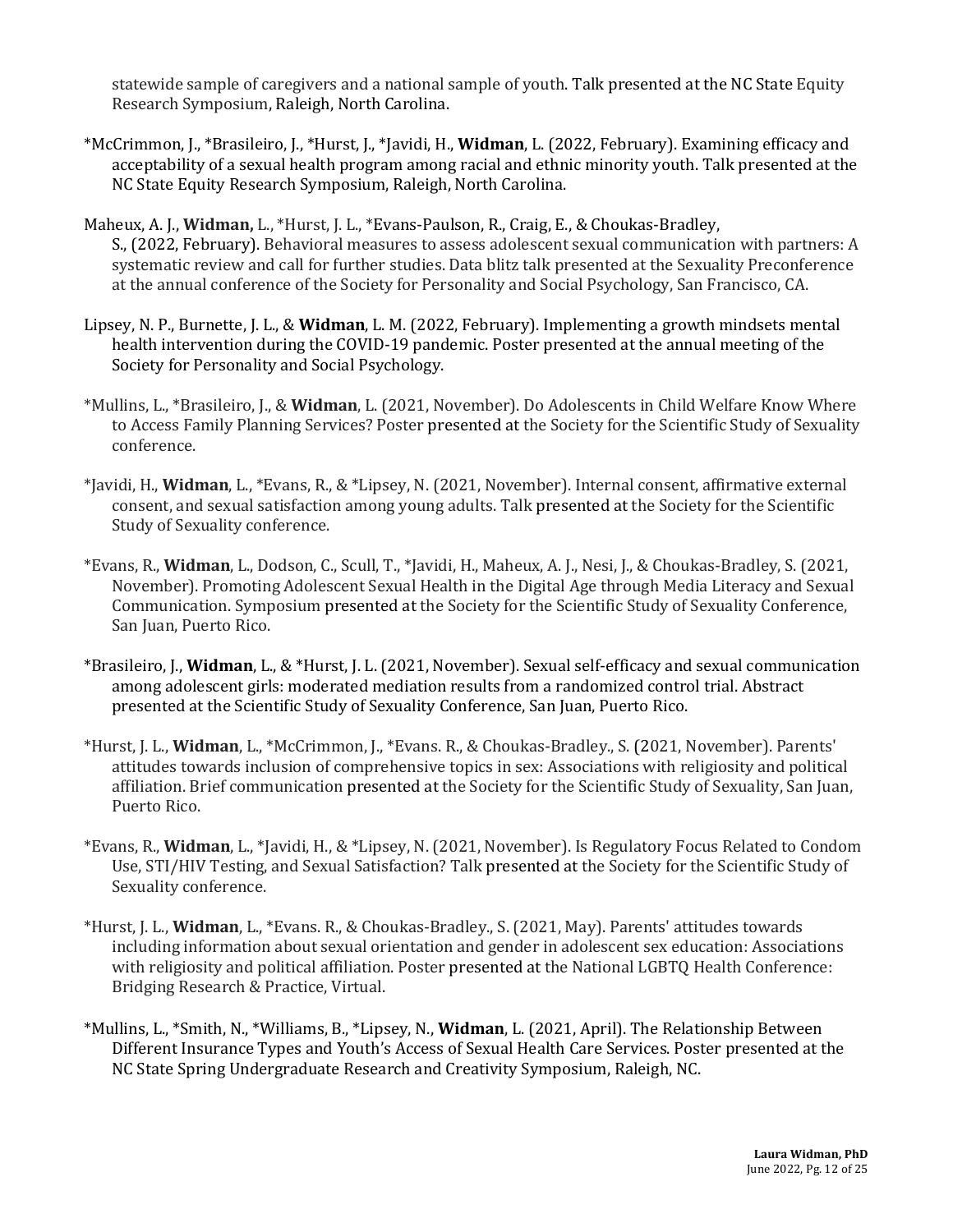- \*Hurst, J. L., Hardy, S. A., & **Widman**, L., (2021, April). Socialization of attitudes towards having sex: A moderated mediation model. Poster presented at the Society for Research in Child Development, Virtual Conference.
- Bibby, E.S., **Widman**, L., Turpyn, C., Choukas-Bradley, S., Nesi, J., Prinstein, M.J., & Telzer, E.H. (February, 2021). A multi-wave assessment of racial, ethnic, and gender differences in adolescents' sexual communication with parents, peers, and partners. Poster presented at the Society for Personality and Social Psychology virtual conference.
- \*Lipsey, N. P., Burnette, J. L., & **Widman**, L. (February, 2021). Developing and testing a growth mindset intervention to improve youth mental health. Poster presented at the Intervention Science preconference at the Society for Personality and Social Psychology virtual conference.
- Maheux, A. J., Roberts, S. R., **Widman**, L., Nesi, J., & Choukas-Bradley, S. (February, 2021). Longitudinal associations between adolescent social media use and depressive symptoms: The role of appearancerelated social media consciousness. Poster presented at the Society for Personality and Social Psychology virtual conference.
- \*Brasileiro, J., \*Spiva, S., **Widman**, L. (November, 2020). A Qualitative Examination of Factors Impacting Foster Youth Sexual Health/Sexuality. Brief communication presented at the Society for the Scientific Study of Sexuality conference, online.
- \*Brasileiro**,** J., **Widman**, L., Norwalk, K. (November, 2020). Identifying Gaps in Foster Parents' Training on Adolescent Sexual Health. Brief communication presented at the Society for the Scientific Study of Sexuality conference, online.
- \*Evans, R., Widman, L., \*Brasileiro, J., \*Maheux, A., Spiva, S., & Choukas-Bradley, S. (November, 2020). Sexual self-concept is related to partner sexual communication self-efficacy and behavior among adolescents. Brief communication presented at the Society for the Scientific Study of Sexuality conference, online.
- \*Javidi, H., **Widman**, L., \*Lipsey, N., \*Brasileiro, J., Javidi, F., Harbin, J. & Jhala, A. (November, 2020). Development, Acceptability, and Main Outcome Evaluation of a Reprogrammed Sexual Health Intervention for Teens. Brief communication presented at the Society for the Scientific Study of Sexuality conference, online.
- \*Evans, R., Widman, L., Stokes, M. N., \*Javidi, H., Hope, E. C., & \*Brasileiro, J. (April, 2020). Sexual Health interventions for Black and Latinx adolescents: Two meta-analyses. Poster submitted for the North Carolina State University Graduate Student Research Symposium, Raleigh, NC. (cancelled due to COVID)
- \*Adams, E. T., Noar, S. M., Nabi, R. L., \*Evans, R., & **Widman**, L. (April, 2020). Fear before hope: Assessing the effect of emotional flow in a youth opioid prevention narrative. Paper to be presented at the Kentucky Conference on Health Communication, Lexington, KY. (cancelled due to COVID)
- \*Evans, R., Widman, L., \*Stokes, M. N., \*Javidi, H., Hope, E. C., & \*Brasileiro, J. (May, 2020). Sexual Health interventions for Black adolescents: A meta-analysis. Talk submitted for the Society for Prevention Research conference, Washington, D.C. (cancelled due to COVID)
- \*Javidi, H., **Widman**, L., Harbin, J., Javidi, F., Gray, A., & Jhala, A. (May, 2020). Adapting an Online Health Intervention for Broader Dissemination and Implementation: Future Directions and Critical Lessons Learned. Abstract submitted to the annual meeting of the Society for Prevention Research, Washington, D.C. (cancelled due to COVID)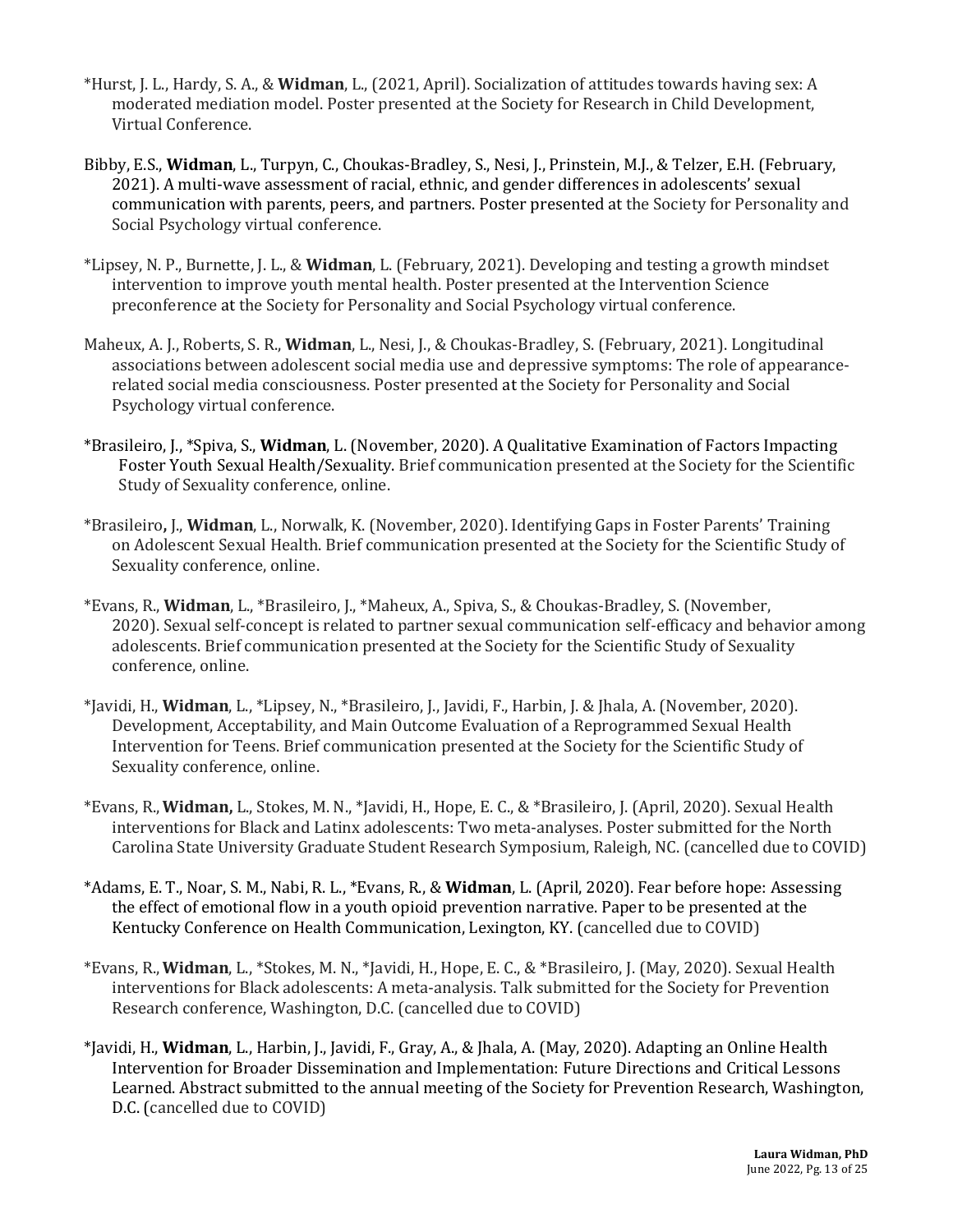- Widman, L., \*Javidi, H., Choukas-Bradley, S., & Nesi, J. (March 2020). Adolescent Sexual Communication and Behavior in the Digital Age: Sexting, Porn, and Using Social Media to Meet Partners. Talk to be presented at the annual meeting of the Society for Research on Adolescence, San Diego, CA. (cancelled due to COVID)
- Nesi, J., Choukas-Bradley, S., Maheux, A.J., Roberts, S.R., Sanzari, C., **Widman**, L., & Prinstein, M.J. (March 2020). Selfie appearance investment and peer feedback concern: An investigation of adolescent selfie practices and psychosocial adjustment. Symposium to be presented at annual meeting of the Society for Research on Adolescence, San Diego, CA. (cancelled due to COVID)
- \*Drexler, S.A., Maheux, A. J., **Widman**, L., & Choukas-Bradley, S. (March 2020). Adolescent feminist identification and condom use intentions. Poster to be presented present at the biennial meeting of the Society for Research on Adolescence, San Diego, CA. (cancelled due to COVID)
- Maheux, A. J., **Widman**, L., & Choukas-Bradley, S. (March 2020). Appearance-related math stereotypes and gender: The role of the "unattractive math nerd" archetype on adolescents' math engagement. Poster to be present at the biennial meeting of the Society for Research on Adolescence, San Diego, CA. (cancelled due to COVID)
- \*Javidi, H., **Widman**, L., Javidi, F., Gray, A., & Jhala, A. (2019, November). Adapting an online sexual health intervention for broader implementation to reduce disparities in adolescent sexual health. Poster presented at the Society for the Scientific Study of Sexuality conference, Denver, Colorado.
- \*Javidi, H., \*Maheux, A. J., **Widman**, L., Kamke, K., Choukas-Bradley, S., & Peterson, Z. D. (2019, November). Understanding adolescents' attitudes toward affirmative consent. Brief talk presented at the Society for the Scientific Study of Sexuality conference, Denver, Colorado.
- \*Brasileiro, J., **Widman**, L., & \*Evans, R. (2019, November). The role of social self-efficacy on adolescent sexual communication. Poster presented at the Society for the Scientific Study of Sexuality conference, Denver, Colorado.
- \*Stewart, J. L., Spivey, L. A., **Widman**, L., Choukas-Bradley, S., & Prinstein, M. J. (2019, November). Developmental patterns of sexual identity, romantic attraction, and sexual behavior among adolescents over three years. Talk presented at the Society for the Scientific Study of Sexuality conference, Denver, Colorado.
- \*Evans, R., **Widman**, L., \*Stokes, M., \*Javidi, H., & Hope, E. (2019, November). Sexual health interventions for Black and Latinx adolescents: A meta-analysis. Poster presented at the Society for the Scientific Study of Sexuality conference, Denver, Colorado.
- Kamke K., \*Stewart, J. L., & **Widman**, L. (2019, November). Barriers to Safer-Sex Behaviors among Adolescent Girls. Talk presented at the Society for the Scientific Study of Sexuality Annual Meeting, Denver, Colorado.
- Desmarais, S., \*Evans, R., Neupert, S., \*Javidi, H., Cacace, S., \*Nance, A., & Widman, L. (2019, November). Role of stress in middle school students' intentions to misuse opioids. Poster presented at the American Public Health Association Conference, Philadelphia, PA.
- Schleider, J. L., Burnette, J. L., Widman, L., Hoyt, C., & Prinstein, M. J (2019, November). Randomized trial of a single-session growth mindset intervention for rural adolescents' internalizing and externalizing problems. Symposium talk presented at the Association for Behavioral and Cognitive Therapies 53rd Annual Convention, Atlanta, GA.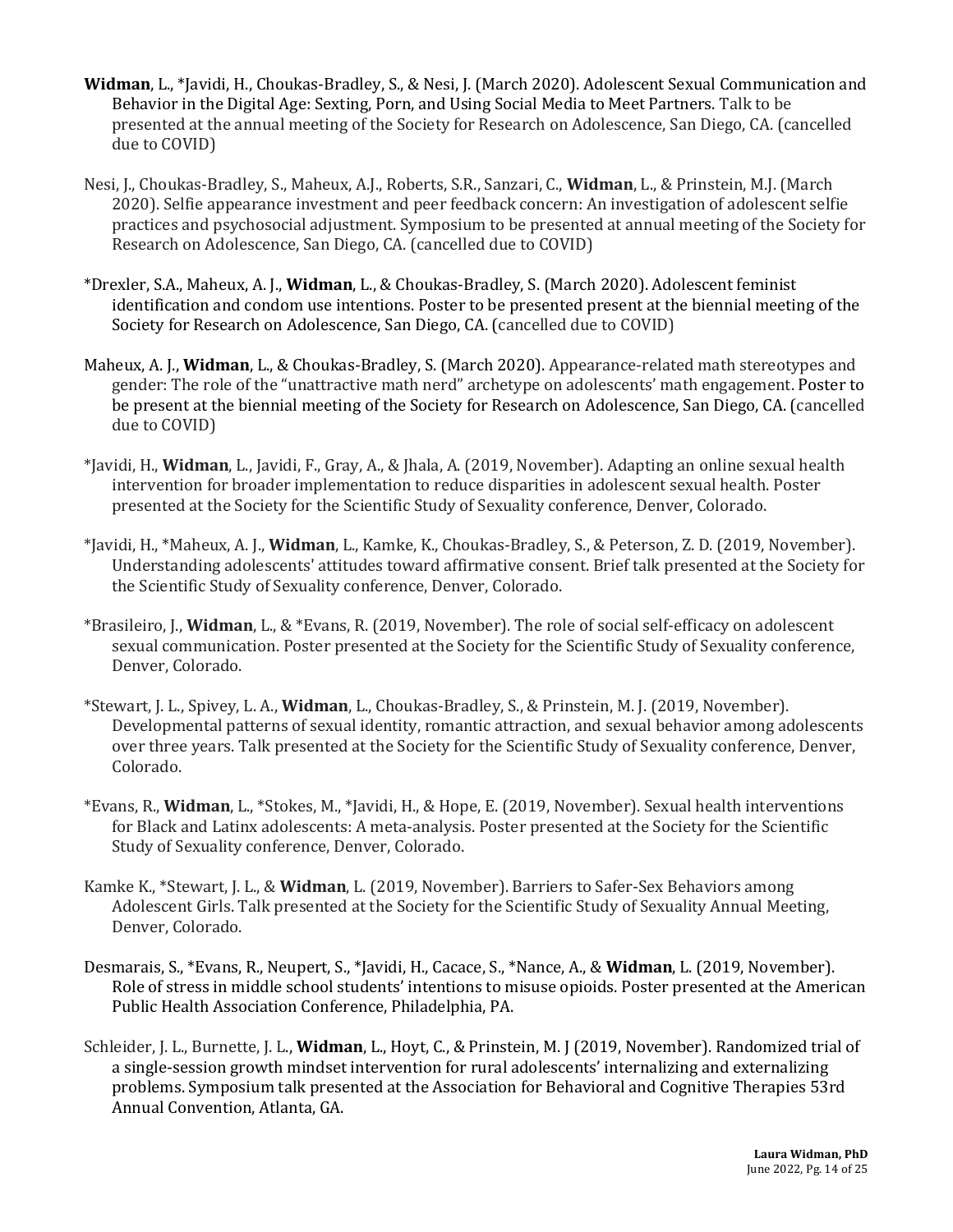- **Widman**, L., \*Javidi, H., Choukas-Bradley, S., & Nesi, J. (2019, July). Adolescent Sexual Behavior and Communication in the Digital Age: Sexting, Porn, and Using Social Media to Meet Partners. Brief communication talk presented at the International Academy of Sex Research conference, Mexico City, Mexico.
- \*Consing, G. E., \*Javidi, H., \*Evans, R., & **Widman**, L. (2019, April). Gender differences in the likelihood of parent-child communication about sex-positive topics. Poster presented at the NC State Spring Undergraduate Research and Creativity Symposium, Raleigh, NC.
- Maheux, A. J., \*Evans, R., Widman, L., Choukas-Bradley, S., & Prinstein, M. J. (2019, March). Sexting in adolescence: The role of peer influence and perceptions of peer norms. Poster presented at the annual Adolescent and Young Adult Health Research Symposium, Pittsburgh, PA.
- Choukas-Bradley, S., Nesi, J., & **Widman**, L. (2019, March). Social Media and Self-Objectification: Examining the Implications for Adolescents' Body Image and Mental Health. Talk presented at the biennial meeting of the Society for Research in Child Development, Baltimore, MD.
- Carrino, E. A., Bryen, C. P., Maheux, A. J., \*Stewart, J. L., **Widman**, L., & Choukas-Bradley, S. (2019, March). "They Want Equal Rights, But...": A Mixed methods investigation of adolescents' conceptions of feminism. Poster presented at the biennial meeting of the Society for Research in Child Development, Baltimore, MD.
- Bryen, C. P., Carrino, E. A., Maheux, A. J., \*Stewart, J. L., **Widman**, L., & Choukas-Bradley, S. (2019, March). Sexual and gender minority adolescents in a U.S. community sample: Understanding mental health disparities. Poster presented at the biennial meeting of the Society for Research in Child Development, Baltimore, MD.
- \*Stewart, J. L., Spivey, L. A., **Widman**, L., Choukas-Bradley, S., & Prinstein, M. J. (2019, March). Developmental patterns of sexual identity, romantic attraction, and sexual behavior among adolescents over three years. Poster presented at the North Carolina State University Graduate Research Symposium, Raleigh, NC.
- \*Evans, R., \*Kamke, K., \*Stewart, J., & **Widman**, L. (2019, February). Gender differences in parent-child communication about positive and risky aspects of sexuality. Poster presented at the Society for Personality and Social Psychology conference, Portland, Oregon.
- \*Evans, R., \*Kamke, K., \*Stewart, J., \*Javidi, H., & **Widman**, L. (2018, November). Gender differences in parent-child communication about sexual risk and sex-positive topics. Poster presented at the Society for the Scientific Study of Sexuality conference, Montreal, Canada.
- \*Evans, R.**,** \*Stewart, J. L., \*Gainey, C., & **Widman**, L. (2018, November). Relevance of family and school sex education to the romantic and sexual lives of youth: Experiences and awareness of sexual minority and heterosexual college students. Poster presented at the Society for the Scientific Study of Sexuality conference, Montreal, Canada.
- \*Stewart, J. L., \*Kamke, K., \*Evans, R., & **Widman**, L. (2018, November). Sexual rights: measuring and comparing current beliefs among emerging adults. Talk presented at the Society for the Scientific Study of Sexuality conference, Montreal, Canada.
- \*Kamke, K., \*Stewart, J. L., \*Evans, R., & **Widman**, L. (2018, November). Replicating Efficacy of a Web-Based Sexual Communication Intervention in a Sample of High-Risk Adolescent Girls. Talk presented at the Society for the Scientific Study of Sexuality conference, Montreal, Canada.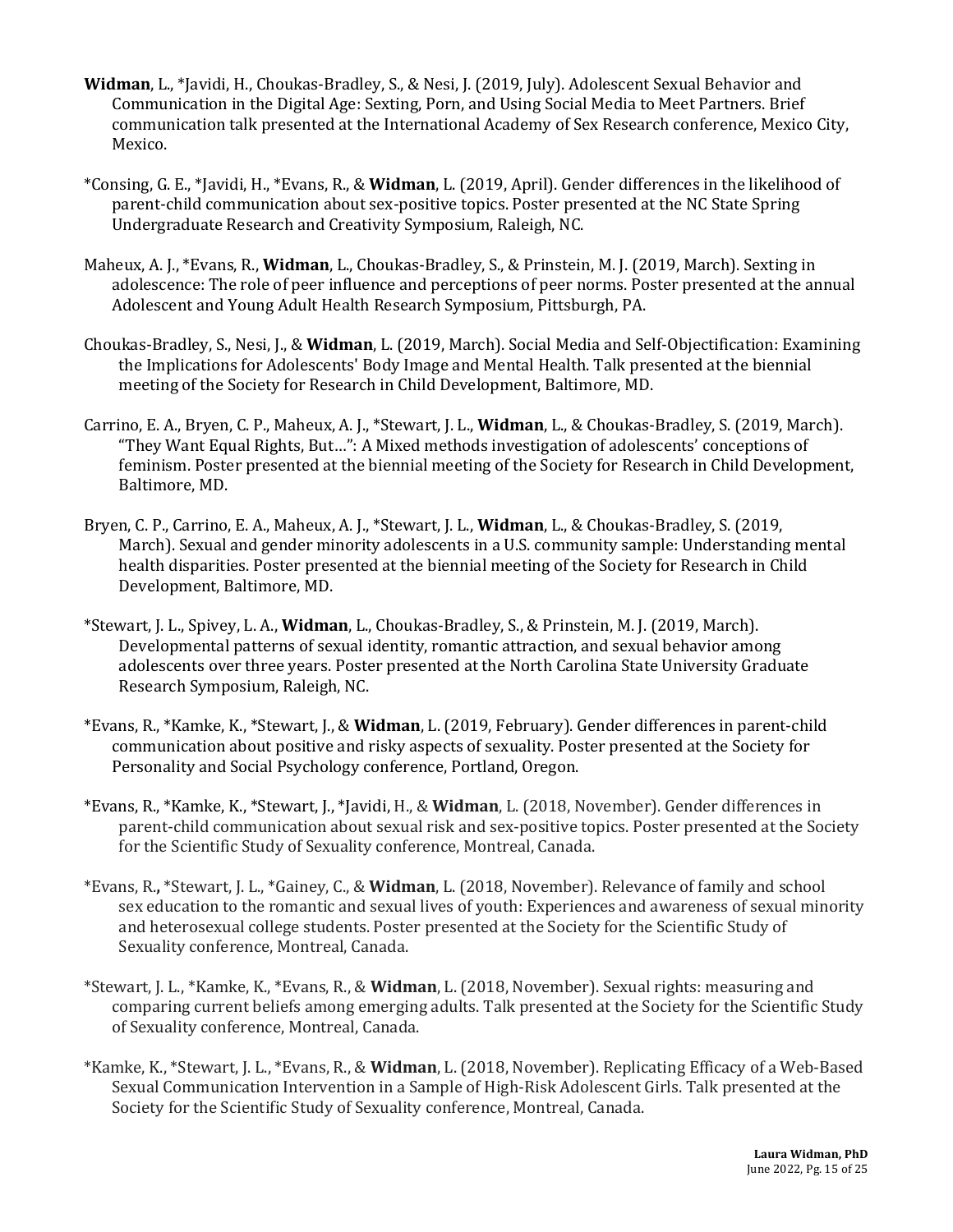- **Widman**, L., Nesi, J., \*Kamke, K., Choukas-Bradley, S., & \*Stewart, J. L. (2018, July). Technology-Based Interventions to Reduce STIs and Unintended Pregnancy Among Youth: A Meta-Analysis. Poster presented at the International Academy of Sex Research conference, Madrid, Spain.
- \*Kamke, K., & **Widman**, L. (2018, May). Replicating intervention efficacy with youth in community-based settings: process recommendations and program outcomes. Poster presented at the Society for Prevention Research Annual Conference, Washington, DC.
- Choukas-Bradley, S., Nesi, J., **Widman**, L., & Higgins, M. K. (2018, April). Carryover of social media audiences offline: Associations with late adolescent girls' appearance concerns and depressive symptoms. Symposium presented at biannual meeting of Society for Research on Adolescence, Minneapolis, MN.
- \*Kamke, K. & **Widman**, L. (2018, March). The protective effect of parent-daughter sexual communication on sexting behavior. Data blitz talk presented at the SPSP Sexuality Preconference, Atlanta, GA.
- \*Njie, N., & **Widman**, L. (2018, March). Dating violence among adolescent girls in rural North Carolina. Student selected as one of six undergraduates to present research poster to North Carolina State University Chancellor.
- Widman, L., \*Stewart, J., Nesi, J., & Prinstein, M. J. (2017, November). Is everyone sexting? Adolescents' misperceptions of sexting among high status peers. Poster presented at the Society for the Scientific Study of Sexuality Annual Meeting, Atlanta, GA.
- \*Kamke, K., Owens, C., Armstrong, J., & **Widman**, L. (2017, November). Who do homeless youth talk to about sex? Findings from the North Carolina Youth Risk Behavior Survey. Poster presented at the Society for Scientific Study of Sexuality Annual Meeting, Atlanta, GA.
- \*Stewart, J. L., **Widman**, L. (2017, November). A Closer Look at Parent-Daughter Sexual Communication: Assessing the Dynamics and Protective Associations of Discussing Condoms. Poster presented at the Society for the Scientific Study of Sexuality conference, Atlanta, Georgia.
- \*Evans, R., **Widman**, L., Goldey, K. (2017, November). Adolescent sex education predicts adult sexual satisfaction and sexual risk: Examining the moderating roles of gender and sexual identity. Talk presented at the Society for the Scientific Study of Sexuality Annual Meeting, Atlanta, GA.
- \*Massey, J., **Widman**, L., & Golin, C. E. (2017, November). A qualitative examination of adolescent girls' sexual communication practices. Poster presented at the American Public Health Association conference, Atlanta, GA.
- \*Kamke, K., \*Stewart, J. L., & **Widman**, L. (2017, August). Adolescent girls' attitudes about sexual consent as a function of gender norms. Poster presented at the American Psychological Association Conference, Washington, DC.
- \*Roberts, R., Widman, L., \*Kamke, K., \*Kronschnabel, K., & \*Nance, A. (2017, August). The role of acculturation in sexual communication skill disparities among Hispanic youth. Poster presented at the American Psychological Association conference, Washington, DC.
- \*Stewart, J. L., \*Ball, I. & **Widman**, L., (2017, August). Applying a multi-factorial framework to parentdaughter communication about condom use. Poster presented at the American Psychological Association conference, Washington, DC.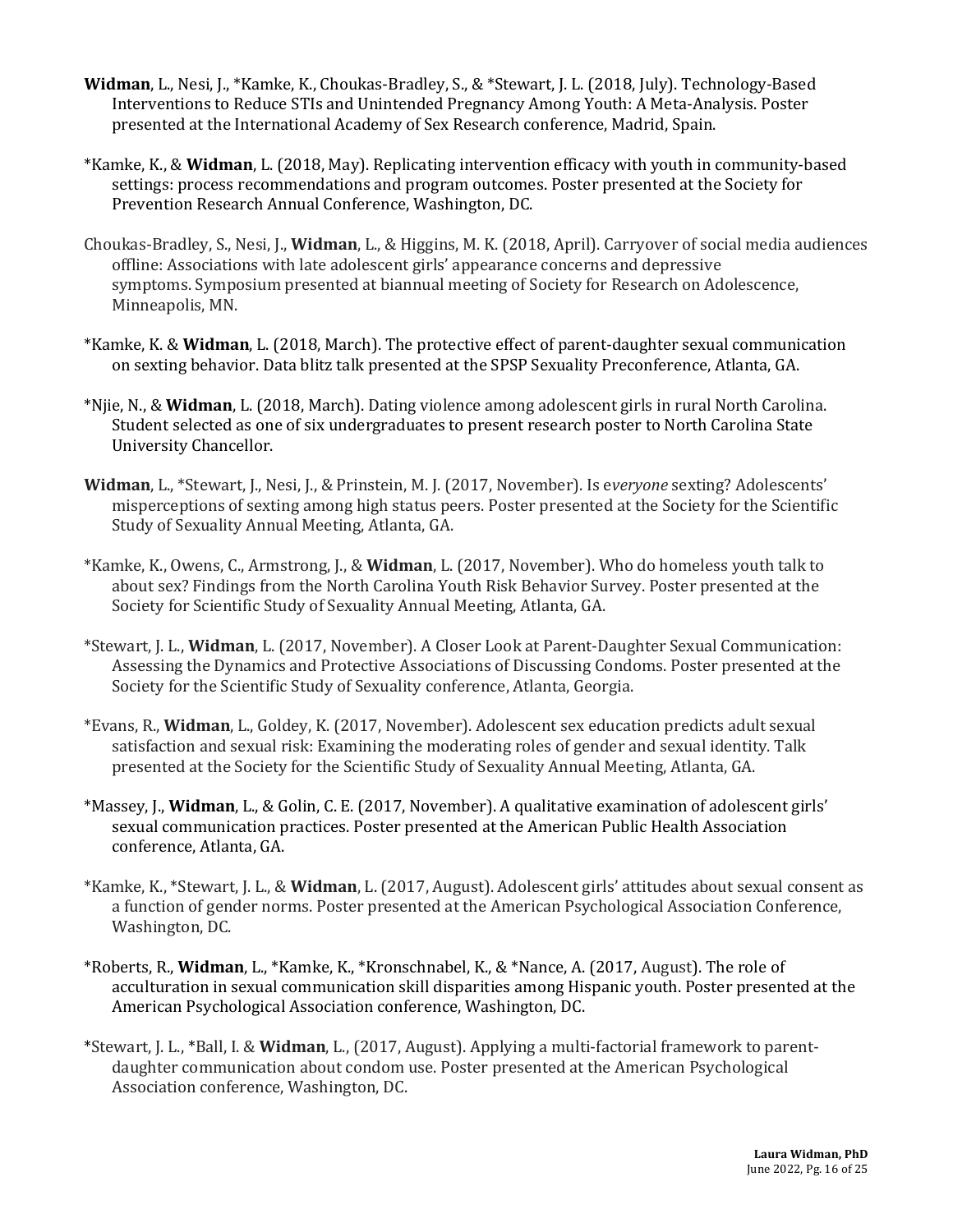- \*Gainey, C., Widman, L., \*Stewart, J. L., & Stewart, K. E. (2017, August). Evaluating college students' priorities of university-provided sexual health resources. Poster presented at the American Psychological Association conference, Washington, DC.
- \*Stewart, J. L., **Widman**, L., & \*Kamke, K. (2017, July). Moving beyond sexual risk: Do bisexual and heterosexual girls differ on characteristics of sexual well-being? Poster presented at the International Association of Sex Research conference. Charleston, South Carolina.
- **Widman**, L., \*Stewart, J. L., Choukas-Bradley, S., Nesi, J., & Prinstein, M. J. (2017, July). Having "the talk": A multi-wave assessment of parent-adolescent sexual communication. Poster presented at the International Association of Sex Research conference. Charleston, South Carolina.
- **Widman**, L., & \*Kamke, K. (2017, January). HIV/STD prevention for adolescent girls: Evaluating changes in sexual communication, sexual self-efficacy, and health beliefs after a web-based sexual health program. Poster presented at the Society for Personality and Social Psychology annual conference, San Antonio, TX.
- \*Kamke, K., **Widman**, L. (2017, January). The Multidimensionality of Adolescent Girls' Gender Attitudes. Poster presented at the Society for Personality and Social Psychology annual conference, San Antonio, TX.
- \*Kamke, K., Widman, L. (2017, January). Adolescent Girls' Attitudes about Sexual Consent as a Function of Gender Norms. Data blitz talk presented at the Society for Personality and Social Psychology annual conference, San Antonio, TX.
- **Widman**, L., & Golin, C. E. (2016, November). Critical Lessons Learned from the Development of an eHealth Program to Promote the Sexual Health of Adolescent Girls. Poster presented at the Society for the Scientific Study of Sexuality Conference, Phoenix, AZ.
- \*Stewart, J., **Widman**, L., & \*Kamke, K. (2016, November). Examining the Quality of Sexual Communication with Mothers and Fathers: Do Daughters' Sexual Identities Matter? Poster presented at the Society for the Scientific Study of Sexuality Conference, Phoenix, AZ.
- McGirt, C., Golin, C. E., Grodensky, C. A., Suchindran, C., Bradley-Bull, S., Amola, K., Widman, L., Groves, J., & Kinkaid, C. (2016, October). Relationship between features of motivational interviewing (MI) counseling and its effect on risky sexual behaviors among HIV-positive people. Poster presented at the American Public Health Association Conference.
- Widman, L., Golin, C. G., & Prinstein, M. J. (2016, June). ProjectHeartForGirls.com: Acceptability and Preliminary Efficacy of an online HIV/STD prevention program for adolescent girls emphasizing sexual communication skills. Paper presented at the International Academy of Sex Research, Malmo, Sweden. [Winner of Best Brief Communication Presentation Award]
- \*Massey, J., \*Harris, J., \*Roberts, R., & **Widman**, L. (2016, May). Development of an Online Sexual Health Program for Adolescent Girls: Program Development, Formative Research, and Critical Lessons Learned. Posted submitted for the SHIFT NC Statewide Conference.
- Widman, L., Golin, C. G., & Prinstein, M. J. (2016, March). An eHealth approach to adolescent HIV/STD prevention: Program development, formative research, and some critical lessons learned. Paper presented at the Society for Research on Adolescence conference, Baltimore, MD.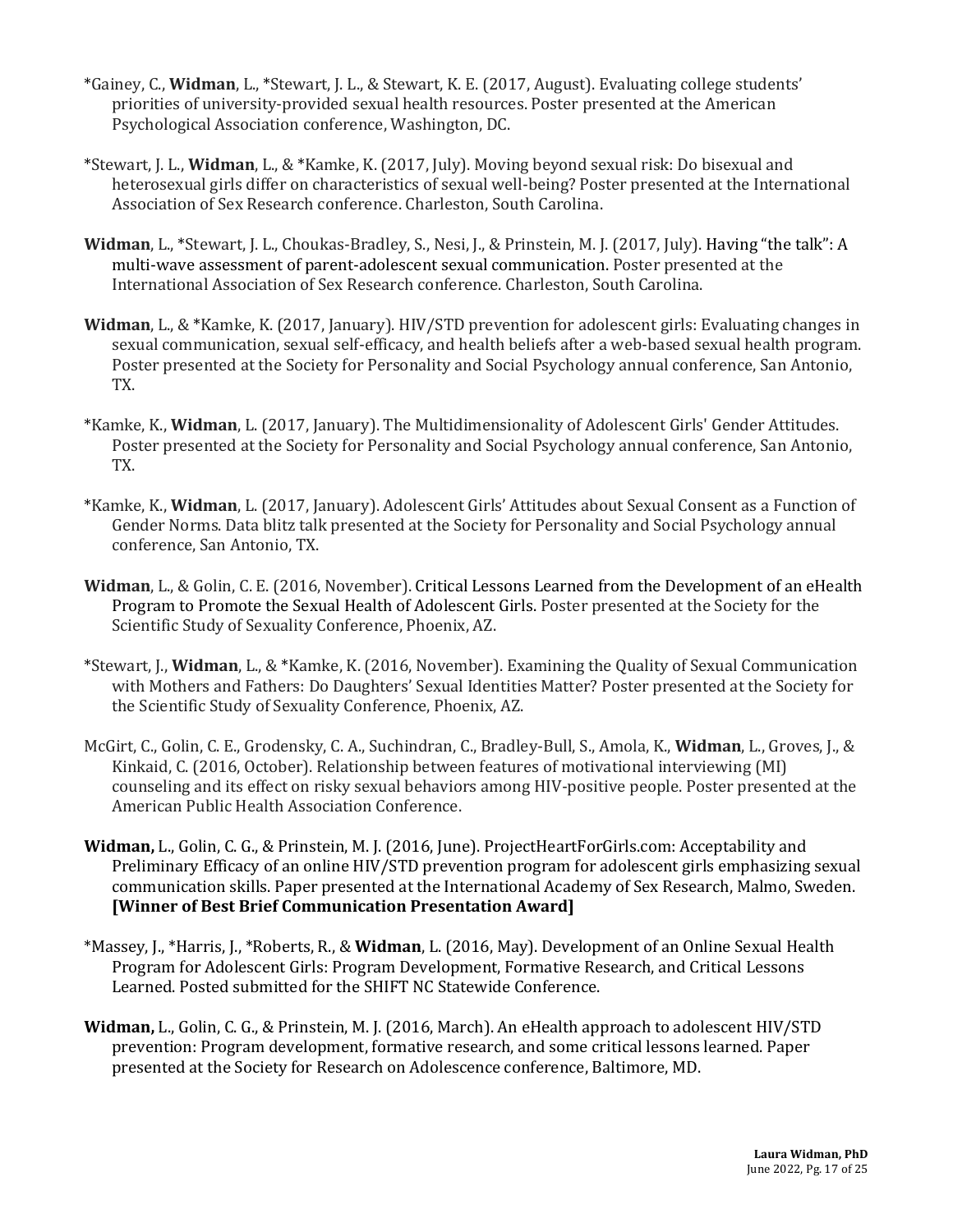- Nesi, J., Widman, L., Choukas-Bradley, S., & Prinstein, M. J. (2016, March). Technology-Based Communication and the Development of Interpersonal Competencies Within Adolescent Romantic Relationships. Poster presented at the Society for Research on Adolescence conference, Baltimore, MD.
- \*Roberts, R., & **Widman**, L. (2016, February). Randomized Controlled Trial of a Web-Based HIV and STD Prevention Program for Adolescent Girls. Student selected as one of four undergraduates to present research poster to North Carolina State University Chancellor.
- **Widman,** L., Choukas-Bradley, S., Prinstein, M. J. (2015, August). Sex and Susceptibility: Predicting Youth Susceptibility to Peer Influence in Sexual Situations with an Experimental Approach. Paper presented at the International Academy of Sex Research conference, Toronto, Canada.
- Widman, L., Choukas-Bradley, S., Prinstein, M. J. (2014, November). Adolescents' susceptibility to peer influence on sexual risk behavior: An experimental approach. Paper presented at the National Center for AIDS Research Symposium, Providence, Rhode Island.
- **Widman**, L., Noar, S. M., Choukas-Bradley, S., & \*Francis, D. (2014, June). Adolescent sexual health communication and condom use: A meta-analysis. Paper presented at the International Academy of Sex Research conference, Dubrovnik, Croatia.
- Widman, L., Nesi, J., Choukas-Bradley, S., & Prinstein, M. J. (2014, April). Safe sext: Adolescents' use of technology to communicate about sexual health with dating partners. Paper presented in J. Y. Berkley-Patton & L. M. Quintiliani (Co-Chairs), *Sexual health and risk behaviors*. Society of Behavioral Medicine, Philadelphia, PA.
- **Widman**, L., Noar, S. M., Choukas-Bradley, S., & \*Francis, D. (2014, April). Meta-analysis of adolescent sexual communication and condom use. Paper presented in J. Y. Berkley-Patton & L. M. Quintiliani (Co-Chairs), *Sexual health and risk behaviors*. Society of Behavioral Medicine conference, Philadelphia, PA.
- Widman, L., Choukas-Bradley, S., Helms, S. W., & Prinstein, M. J. (2014, March). Developmental predictors of early adolescent sexual communication with parents and partners over one year. Paper presented at the Society for Research on Adolescence conference, Austin, TX.
- Choukas-Bradley, S., **Widman**, L., & Prinstein, M. J. (2014, March). Injunctive and descriptive social norms as prospective predictors of early adolescents' noncoital and coital sexual behaviors. Paper presented at the Society for Research on Adolescence conference, Austin, TX.
- **Widman**, L., Choukas-Bradley, S., Helms, S. W., & Prinstein, M. J. (2013, April). Sexual communication between early adolescents and their dating partners, parents, and best friends. Paper presented at the Society for Research on Child Development conference, Seattle, WA.
- **Widman**, L., Golin, C. E., & Noar, S. M. (2012, July). When do intentions to use condoms lead to action? Examining the role of sexual communication on safer sexual behavior among people living with HIV. Poster presented at the International AIDS meeting, Washington, DC.
- Noar, S. M., **Widman**, L., Fitts Willoughby, J., Golin, C. E., & Crosby, R. (2012, July). Incarceration and unstable housing interact to predict sexual risk behaviors among low income, heterosexually active African Americans. Poster presented at the International AIDS meeting, Washington, DC.
- Przybyla, S. M., Golin, C. E., **Widman**, L., Grodensky, C. A., Earp, J. A., & Suchindran, C. (2012, July). Serostatus disclosure to sexual partners among people living with HIV: Examining the roles of partner characteristics and stigma. Poster presented at the International AIDS meeting, Washington, DC.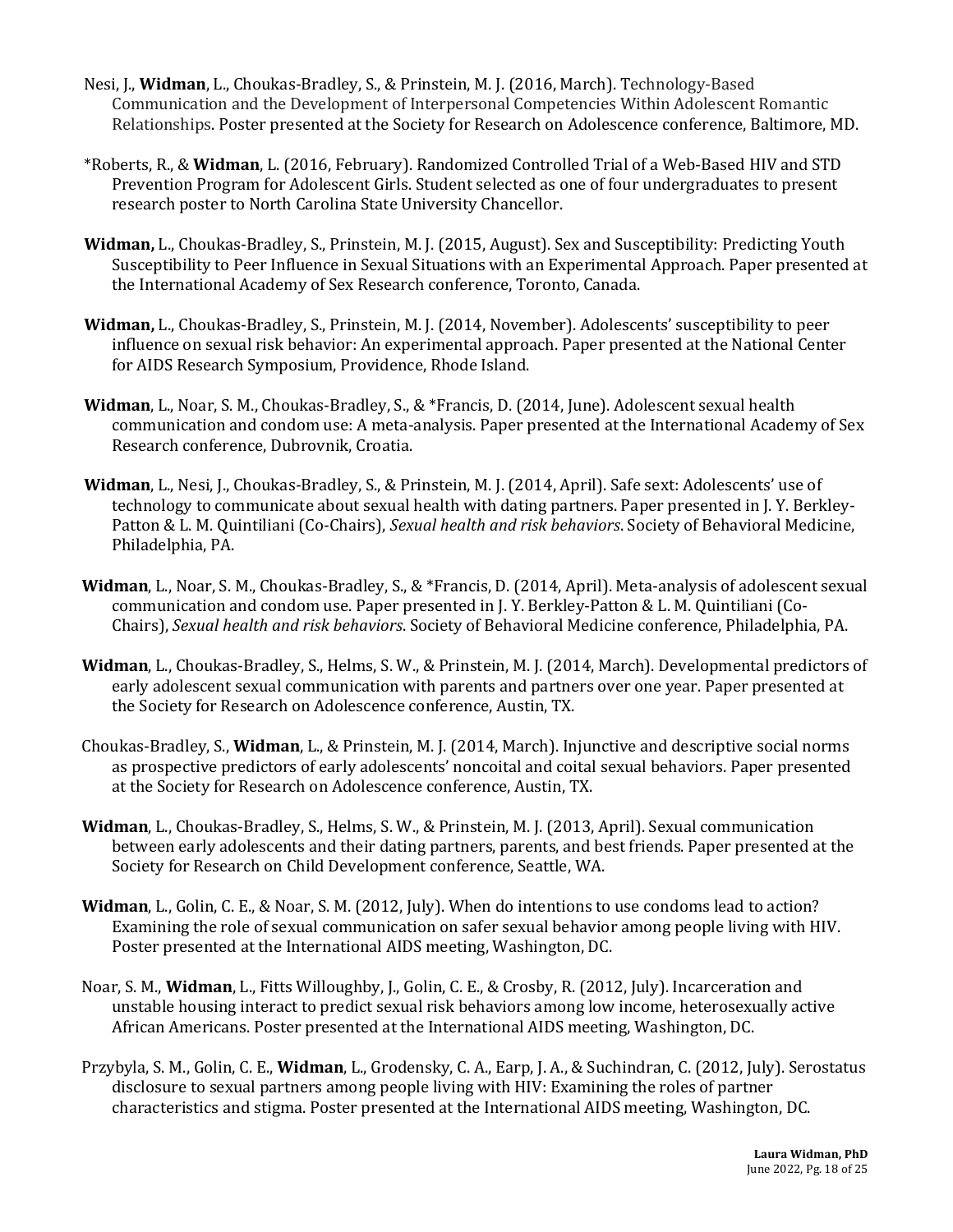- **Widman**, L., Golin, C. E., & Noar, S. M. (2012, March). Individual and interactive effects of condom use intentions and sexual communication on safer sexual behavior among adults living with HIV. Poster presented at the Center for AIDS Research: Social and Behavioral Sciences Research Network annual meeting, Chapel Hill, NC.
- **Widman**, L., Golin, C. E., Grodensky, C. A., & Suchindran, C. (2011, August). Sexual attitudes, beliefs, and transmission risk behavior in people living with HIV. Poster presented at the Center for Disease Control National HIV Prevention Conference, Atlanta, GA.
- Grodensky, C. A., Golin, C. E., Davis, R. A., Kincaid, C., Parikh, M., Earp, J. A., Widman, L., & Chariyeva, Z. (2011, August). Does quality of SafeTalk motivational interviewing predict risky sex outcomes? Poster presented at the Center for Disease Control National HIV Prevention Conference, Atlanta, GA.
- **Widman**, L., & Olson, M. A. (2009, February). Self-reported versus implicitly-assessed rape attitudes as predictors of rape. Poster presented at the annual convention of the Society for Personality and Social Psychology, Tampa, FL.
- **Widman**, L., & McNulty, J. K. (2008, August). Sexual narcissism and the confluence model of sexual aggression. Poster presented at the annual convention of the American Psychological Association, Boston, MA.
- Widman, L., & Olson, M. A. (2008, February). Uncovering the unacceptable: Automatic rape attitudes exposed through evaluative priming. Poster presented at the annual convention of the Society for Personality and Social Psychology, Albuquerque, NM. **[Winner of Best Student Presentation Award]**
- **Widman**, L., & McNulty, J. K. (2007, November). Sexual narcissism: Refining the narcissistic reactance theory of rape and sexual coercion. Poster presented at the annual convention of the Association for Behavioral and Cognitive Therapies, Philadelphia, PA.
- Lustyk, M. K. B., Gerrish, W. G., Muljat, A. M., & Widman, L. (2007, March). Is the relationship between abuse history and premenstrual symptomatology affected by perceived stress? Paper presented at the annual convention of the Society of Behavioral Medicine, Washington, DC.
- **Widman**, L. (2006, June). Empirical research on sexual assault prevention: What do we know and how can we apply it? Invited talk at the Tennessee Higher Education Partners in Prevention Conference; Nashville, TN.
- Widman, L., Furr, R., Welsh, D. P., & Little, K. C. (2006, March). An exploration of sexual communication in adolescent dating couples. Symposium presented at the biennial meeting of the Society for Research on Adolescence, San Francisco, CA.
- Little, K. C., **Widman**, L. Welsh, D. P., & Darling, N. (2006, March). Predictors of romantic relationship trajectories: Breakup and recovery. Symposium presented at the biennial meeting of the Society for Research on Adolescence, San Francisco, CA.
- Furr, R., **Widman**, L., & Welsh, D. P. (2006, March). The chicken or the egg? Aggression and depression in adolescent romantic relationships. Symposium presented at the biennial meeting of the Society for Research on Adolescence, San Francisco, CA.
- Frey, R., Houston, A., Arick, H., **Widman**, L., & Welsh, D. P. (2005, March). Sexual Communication and Contraceptive Use in Adolescent Dating Partners. University of Tennessee Undergraduate Poster Session. Knoxville, Tennessee.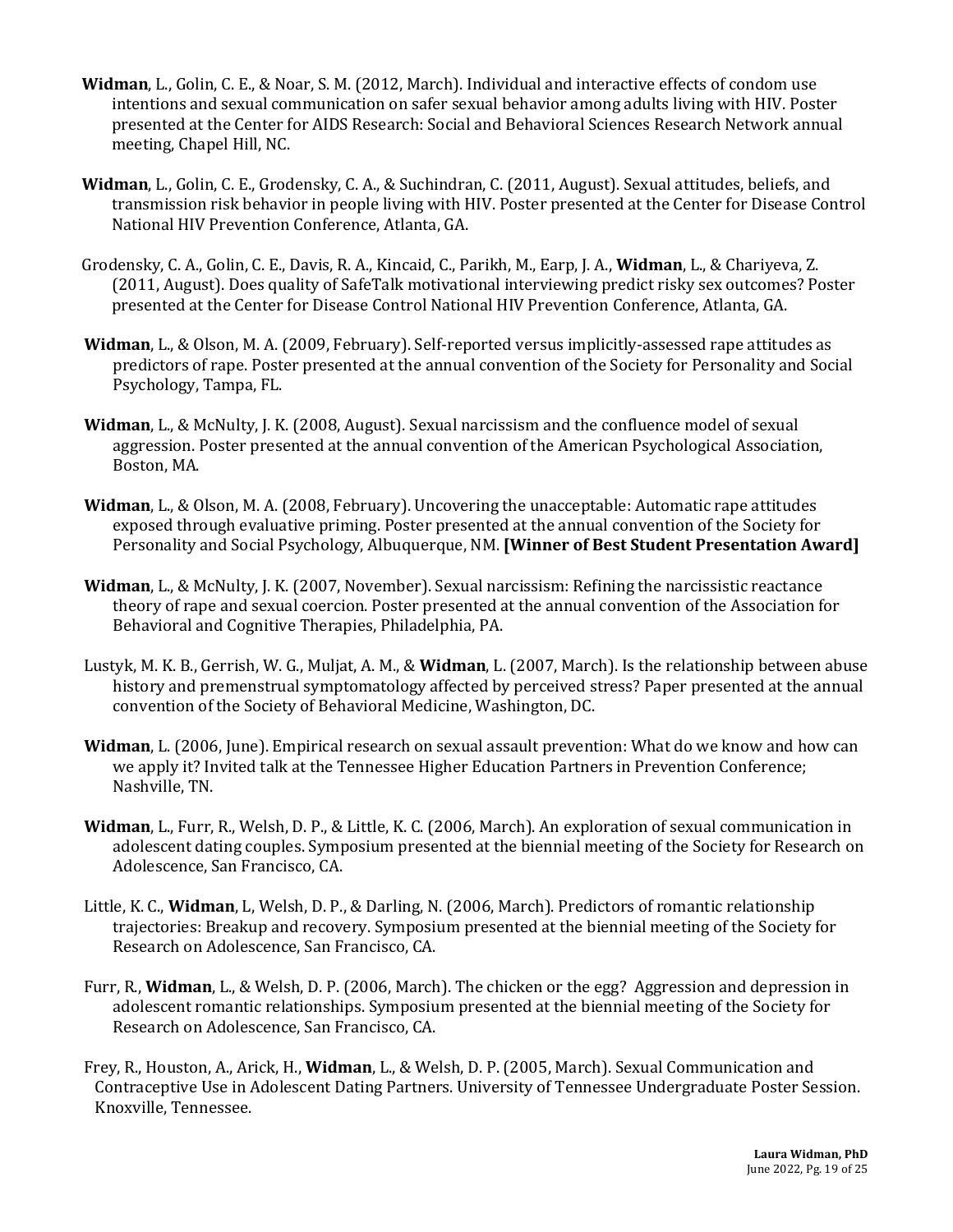- **Widman,** L., Welsh, D. P., Haugen, P. T., Darling, N., & Grello, C. (2005, February). A developmental investigation of adolescent romantic couples' sexual behaviors and relationship characteristics. Paper presented at the annual convention of the Conference on Emerging Adulthood, Miami, FL.
- **Widman,** L., Worrell, K., Soule, E., Lustyk, M. K. B., & Paschane, A. A. (2004, April). Implications of gender on sense of control reports. Poster presented at the annual convention of the Western Psychological Association, Tempe, Arizona.
- Lustyk, M.K.B., Paschane, A. & **Widman**, L. (2004, April). Stress, quality of life and physical activity in women with varying premenstrual symptomatoloty. Society of Behavioral Medicine, Baltimore, Maryland.
- **Widman**, L., Lustyk, M. K. B., & Paschane, A. A. (2003, August). Sexual abuse and body image: Does age of abuse matter? Poster presented at the annual convention of the American Psychological Association, Toronto, Canada.
- Lustyk, M.K.B., **Widman**, L., Paschane, A.A., & Ecker, E. (2003, April). Physical activity and quality of life: Assessing the influence of activity frequency, intensity, volume and motives. Society of Behavioral Medicine, Provo, UT.
- Weathers, R., Lustyk, M.K.B., **Widman**, L., & Ecker, E. (2002, June). Relationships among BMI, physical activity, and reasons for exercise in male and female college students. American College of Sports Medicine, St. Louis, MO.
- Paschane, A. A., Lustyk, M. K. B, **Widman**, L., & Sadak, T. (2002, August). Effect of control and stress on quality of life. Poster presented at the annual convention of the American Psychological Association, Chicago, IL.
- Lustyk, M.K.B., Ecker, E., **Widman**, L. & Paschane, A. (2002, April). Does exercise intensity affect the relationship between exercise and quality of life? Western Psychological Association, Irvine, CA.
- Lustyk, M.K.B., Paschane, A., Ecker, E. & **Widman**, L. (2002, April). Exercise and quality of life in college students: Do exercise motives make a difference? Western Psychological Association, Irvine, CA.

#### **INVITED PRESENTATIONS**

- **Widman,** L. (2020, October). Life after psychology internship: Next steps. Invited didactic; UNC Chapel Hill School of Medicine, Clinical Psychology Internship Program.
- Widman, L. (2019, November). Life after psychology internship: Next steps. Invited didactic; UNC Chapel Hill School of Medicine, Clinical Psychology Internship Program.
- **Widman,** L. (2019, April). Sexual development in the digital age: Using new technologies to improve adolescent sexual health. Invited seminar for the UNC Developmental Lunch Series.
- **Widman,** L. (2018, August). Utilizing digital health to improve adolescent sexual health: Challenges and Opportunities. Invited Plenary Address for the Center for Disease Control STD Prevention Conference, Washington, DC.
- Widman, L. (2018, April). eHealth program development: Lessons learned from Project HEART. Invited lecture; UNC Chapel Hill School of Journalism and Mass Media.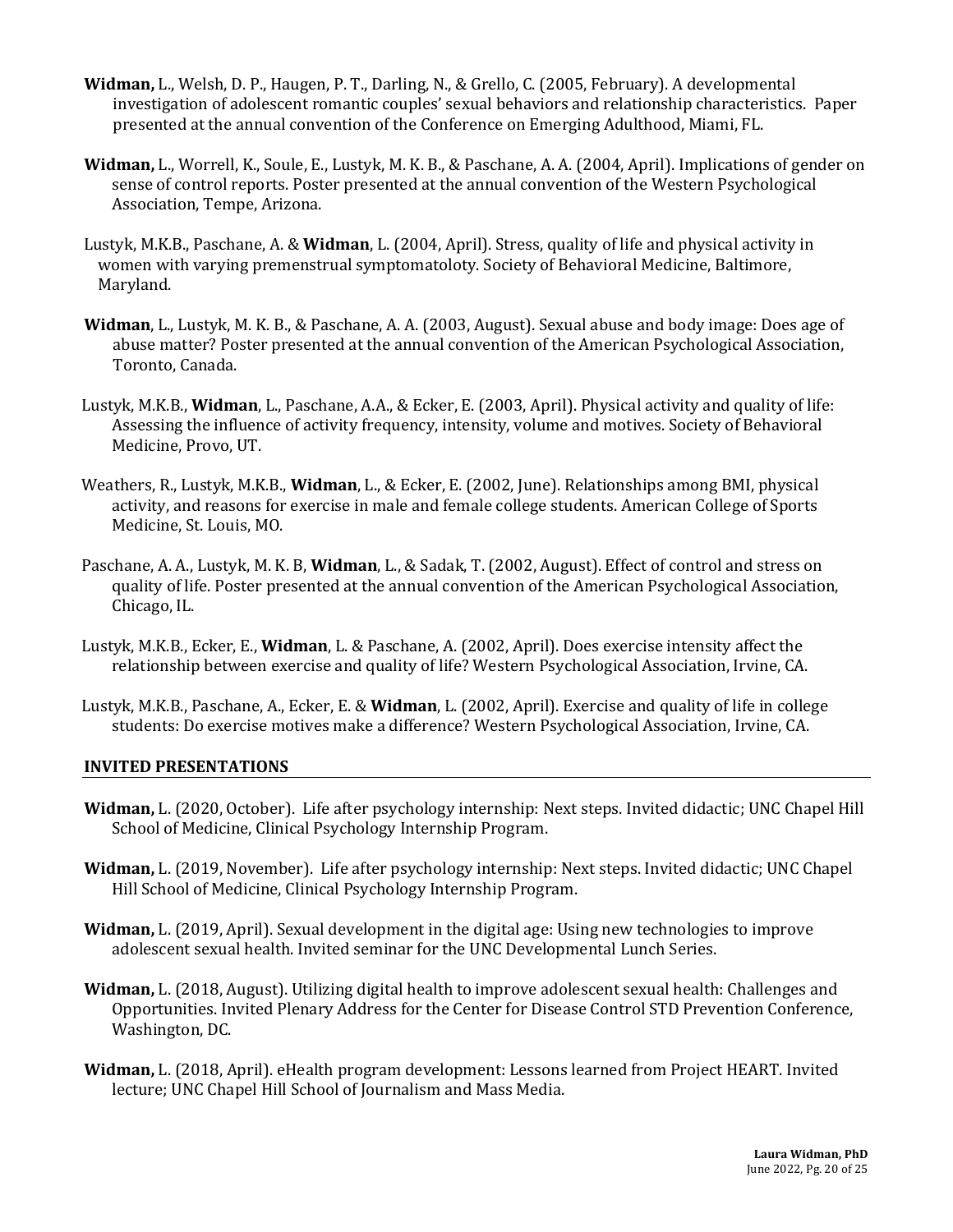- **Widman,** L. (2018, November). Life after psychology internship: Next steps. Invited didactic; UNC Chapel Hill School of Medicine, Clinical Psychology Internship Program.
- Widman, L. (2018, January). Postdoctoral fellowships in psychology. Invited lecture; UNC Chapel Hill Department of Psychology.
- **Widman,** L. (2017, November). Life after psychology internship: Next steps. Invited didactic; UNC Chapel Hill School of Medicine, Clinical Psychology Internship Program.
- **Widman,** L. (2017, September). Creating program objectives for behavioral interventions. Invited lecture; UNC Chapel Hill School of Public Health, Health Behavior course.
- **Widman,** L. (2017, March). Assessing and addressing the role of sexual communication in adolescent HIV/STD prevention. Invited talk for research brown bag, University of North Carolina, Greensboro, Department of Psychology.
- **Widman**, L. (2017, January). Let's talk about sex: The importance of addressing sexual health issues in clinical practice. Grand Rounds Presentation, Medical University of South Carolina Department of Psychiatry.
- **Widman,** L. (2016, November). Life after psychology internship: Next steps. Invited didactic; UNC Chapel Hill School of Medicine, Clinical Psychology Internship Program.
- **Widman,** L. (2016, March). Research translation with diverse audiences: Using case studies to illuminate barriers and solutions. Invited panelist for roundtable workshop at Society for Research on Adolescence Conference.
- **Widman,** L. (2015, December). Tips for writing a successful K99/R00 application. Invited didactic; UNC Chapel Hill Cancer Control Education Program fellow seminar.
- **Widman,** L. (2015, October). Life after psychology internship: Next steps. Invited didactic; UNC Chapel Hill School of Medicine, Clinical Psychology Internship Program.
- **Widman,** L., Choukas-Bradley, S. & Prinstein, M. P. (2014, May). Understanding peer influence on adolescent sexual risk behavior. UNC Center for AIDS Research Community Advisory Board.
- **Widman**, L. (2013, April). Sexual communication and HIV risk reduction for adolescents. University of North Carolina, Chapel Hill Division of Infectious Diseases.
- **Widman**, L. (2011, January). Addressing sexual health issues in clinical practice. Invited didactic; University of North Carolina, Chapel Hill Department of Psychiatry.
- **Widman**, L. (2008, January). Safe, strong, and street wise: The truth behind the statistics. Invited address on violence against women initiatives on campus for the University of Tennessee Department of Student Affairs Professional Development Program.

# **DIGITAL TRAININGS**

Javidi, H., Brasileiro, J., Hurst, J., & Widman, L. (2021). Substance Use and Adolescence. [Moodle Course]. Center for Family and Community Engagement, NC State University. https://moodleoutreach.wolfware.ncsu.edu/course/view.php?id=1020&section=5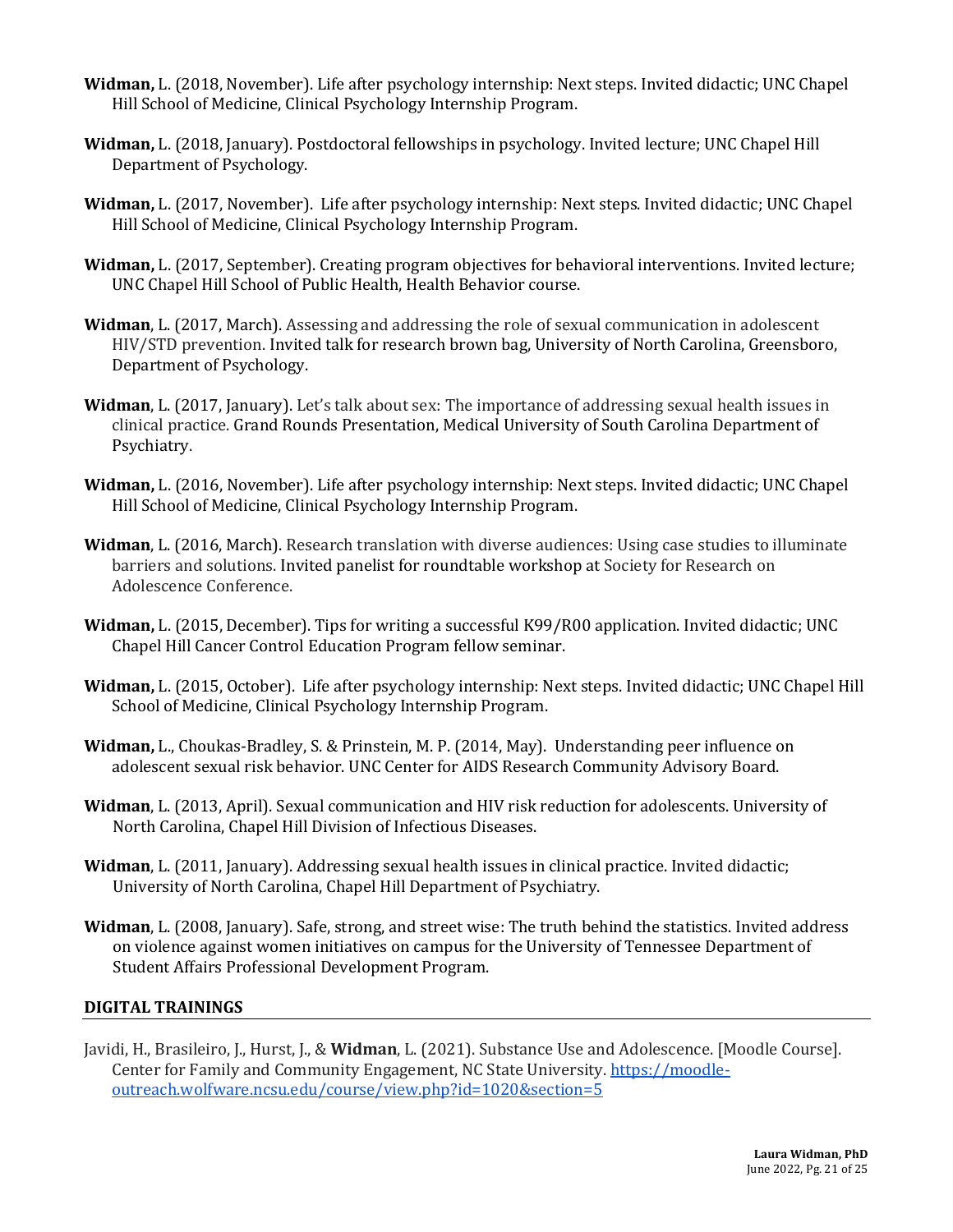Hurst, J., Brasileiro, J., Javidi, H., & **Widman**, L. (2021). HIV/AIDS/STDs: Basic Foundation & Emerging Issues. [Moodle Course]. Center for Family and Community Engagement, NC State University. https://moodle-outreach.wolfware.ncsu.edu/course/view.php?id=1020&section=4

#### **TEACHING APPOINTMENTS**

| Course Instructor                                                            |                                               |
|------------------------------------------------------------------------------|-----------------------------------------------|
| Human Sexuality. Undergraduate Course                                        | Fall 2021, Spring 2020, Fall 2017, Fall 2016, |
|                                                                              | Spring 2009, Fall 2008, Summer 2008           |
| <b>Introductory Psychology.</b> Undergraduate Course                         | Fall 2020, Fall 2019, Fall 2018, Fall 2015    |
|                                                                              | Spring 2008, Fall 2007, Summer 2007           |
| Professional Development Seminar. Graduate Course                            | Fall 2021, Fall 2020, Fall 2019,              |
|                                                                              | Fall 2017, Fall 2016                          |
| Grant Writing for Social and Behavioral Sciences. Graduate Course            | Spring 2021, Spring 2019                      |
| Psychological Assessment. Graduate Course                                    | Spring 2015                                   |
| Research Ethics Seminar (small group discussion leader). Graduate Course     | Fall 2012, Fall 2011                          |
|                                                                              |                                               |
| <b>Guest Lectures</b>                                                        |                                               |
| Meta Analysis: My Approach & Lessons Learned. Meta-Analysis Course. Graduate | Spring 2022                                   |
| eHealth Program Development. Intervention Development. Graduate              | Spring 2020                                   |
| Intro to Meta-Analysis. Professional Development Seminar. Graduate           | <b>Fall 2019</b>                              |
| Next Steps for PhDs. Psychology Internship Seminar. Graduate                 | <b>Fall 2019</b>                              |
| Postdoctoral Fellowships. Professional Development Seminar. Graduate         | Spring 2018                                   |
| <b>Intervention Development</b> . Public Health Interventions. Graduate      | <b>Fall 2017</b>                              |
| Next Steps for PhDs. Psychology Internship Seminar. Graduate                 | <b>Fall 2017</b>                              |
| Health Communication. Health Psychology. Graduate                            | Spring 2017                                   |
| Psychology of Human Sexuality. Intro Psychology. Undergraduate               | Spring 2016                                   |
| Psychology of Human Sexuality. Applied Psychology. Undergraduate             | Spring 2016                                   |
| Next Steps for PhDs. Psychology Internship Seminar. Graduate                 | <b>Fall 2015</b>                              |
| Writing Training Grants. Cancer Fellowship Seminar. Graduate                 | <b>Fall 2015</b>                              |
| Sexual Health. Health Psychology. Graduate                                   | Spring 2015                                   |
| Intro to Forensic Psychology. Clinical Psychology. Undergraduate             | Spring 2014                                   |
| Forensic Assessment. Clinical Assessment. Graduate                           | <b>Fall 2013</b>                              |
| Psychological Disorders. Introductory Psychology. Undergraduate              | Spring 2006                                   |

#### **PEER-REVIEW POSITIONS**

Editorial Board Member  *Journal of Sex Research* (2016-Present)  *Archives of Sexual Behavior* (2016-Present)  *Psychology of Women Quarterly* (2013-2017)

#### Ad-Hoc Peer Reviewer

*Aggressive Behavior AIDS and Behavior AIDS Care AIDS Education and Prevention American Journal of Public Health American Journal of Sexuality Education Archives of Pediatrics & Adolescent Medicine Archives of Sexual Behavior Child Development Communication Research Gender Issues Health Communication*

*Journal of Personality Journal of Personality and Social Psychology Journal of Public Health Research Journal of Research on Adolescence Journal of Sex Research Journal of Sexual Aggression Journal of Social & Personal Relationships Journal of Trauma and Dissociation Pediatrics Personality and Social Psychology Bulletin PLOS One Psychology and Sexuality*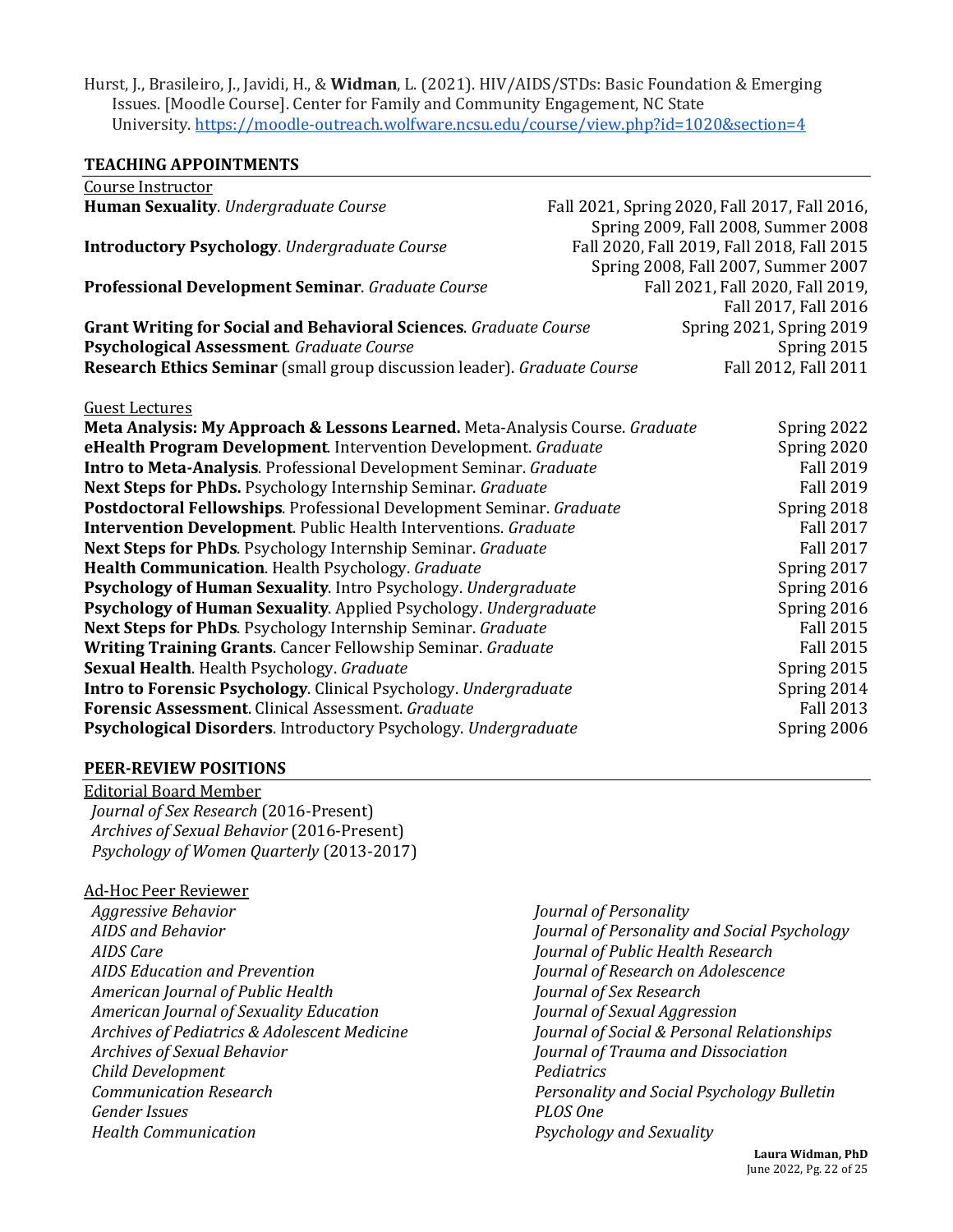| K99/R00 Postdoctoral Fellowship<br>University of North Carolina, Chapel Hill. NIH/NICHD K99 (HD 075654-01): Preventing HIV among<br>Adolescents. Research Mentors: Mitch Prinstein, PhD, & Carol Golin, MD. Advisory Board Members: Seth<br>Noar, PhD, Jane Brown, PhD, & Daniel Bauer, PhD | $09/13 - 06/15$ |
|---------------------------------------------------------------------------------------------------------------------------------------------------------------------------------------------------------------------------------------------------------------------------------------------|-----------------|
| T32 Postdoctoral Fellowship<br>University of North Carolina, Chapel Hill. NIH/NIAID T32 (AI 07001-34): Training in Sexually Transmitted<br>Diseases and HIV. Research Mentor: Carol Golin, MD. Training Director: William Miller, MD, PhD                                                   | $09/10 - 08/13$ |
| <b>Primary Investigator on Graduate Research Projects</b><br>University of Tennessee. Pre-dissertation and dissertation research projects on men's automatic attitudes<br>about sex, violence, and rape. Research Mentor: Michael Olson, PhD.                                               | $07/06 - 07/09$ |
| <b>Graduate Research Assistant</b><br>University of Tennessee. NICHD-funded longitudinal project: Development of Adolescent Romantic<br>Relationships (R01 HD039931). Research Mentor: Deborah Welsh, PhD.                                                                                  | $06/04 - 08/07$ |
| <b>Undergraduate Research Assistant and Project Coordinator</b><br>Seattle Pacific University. Women's Psychophysiology Lab. Research Mentor: Kathy Lustyk, PhD.                                                                                                                            | $05/01 - 05/04$ |
| <b>CLINICAL SUPERVISION &amp; CLINICAL APPOINTMENTS</b><br><b>Clinical Assessment Supervisor. UNC Psychology Training Clinic</b>                                                                                                                                                            | $10/13 - 06/15$ |
| Supervise graduate students on clinical assessment cases.                                                                                                                                                                                                                                   |                 |
| <b>Clinical Postdoc.</b> University of North Carolina, Psychology Department<br>Clinical research study (R01 MH085505). PI and Supervisor: Mitch Prinstein, PhD                                                                                                                             | $11/10 - 09/13$ |
| Predoctoral Intern, Clinical Forensic Track. University of North Carolina<br>APA-accredited clinical psychology internship. Training Director: Gladys Williams, PhD                                                                                                                         | $08/09 - 08/10$ |
| Clinical Assessment Extern. Knox County Juvenile Court.<br>Primary Supervisor: Lance Laurence, PhD                                                                                                                                                                                          | $08/06 - 08/07$ |
| Intake Clinician. University of Tennessee Psychology Clinic<br>Primary Supervisor: Lance Laurence, PhD                                                                                                                                                                                      | $08/06 - 08/07$ |
| Clinical Psychology Extern. Peninsula Village Adolescent Residential Treatment<br>Primary Supervisor: Barbara Taylor, PhD                                                                                                                                                                   | $06/06 - 07/07$ |

*Journal of Health Communication* 

*Journal of Family Communication*

*Journal of Experimental Social Psychology*

Journal of Clinical Child & Adolescent Psychology *Journal of Consulting and Clinical Psychology*

**Psychology of Men & Masculinity** *Psychology of Women Quarterly Sex Education Sex Roles Sexually Transmitted Diseases Sexually Transmitted Infections Sexuality & Culture Sexuality Research and Social Policy Translational Behavioral Medicine*

# **RESEARCH APPOINTMENTS**

*Journal of Adolescent Health*

*Health Psychology JAMA Pediatrics*

*JAIDS*

| emmed Hoocooment buper vibori one royenology truming emme<br>Supervise graduate students on clinical assessment cases.                                              | 19719 UUT.     |
|---------------------------------------------------------------------------------------------------------------------------------------------------------------------|----------------|
| <b>Clinical Postdoc.</b> University of North Carolina, Psychology Department<br>Clinical research study (R01 MH085505). PI and Supervisor: Mitch Prinstein, PhD     | $11/10 - 09/2$ |
| Predoctoral Intern, Clinical Forensic Track. University of North Carolina<br>APA-accredited clinical psychology internship. Training Director: Gladys Williams, PhD | $08/09 - 08/2$ |
| Clinical Assessment Extern. Knox County Juvenile Court.<br>Primary Supervisor: Lance Laurence, PhD                                                                  | $08/06 - 08/0$ |
| <b>Intake Clinician.</b> University of Tennessee Psychology Clinic<br>Primary Supervisor: Lance Laurence, PhD                                                       | $08/06 - 08/0$ |
| <b>Clinical Psychology Extern.</b> Peninsula Village Adolescent Residential Treatment<br>Primary Supervisor: Barbara Taylor, PhD                                    | $06/06 - 07/0$ |

**Clinical Psychology Trainee.** University of Tennessee Psychology Clinic 07/05 - 07/09 *Primary Supervisors: Kristina Gordon, PhD, Derek Hopko, PhD, & Todd Moore, PhD*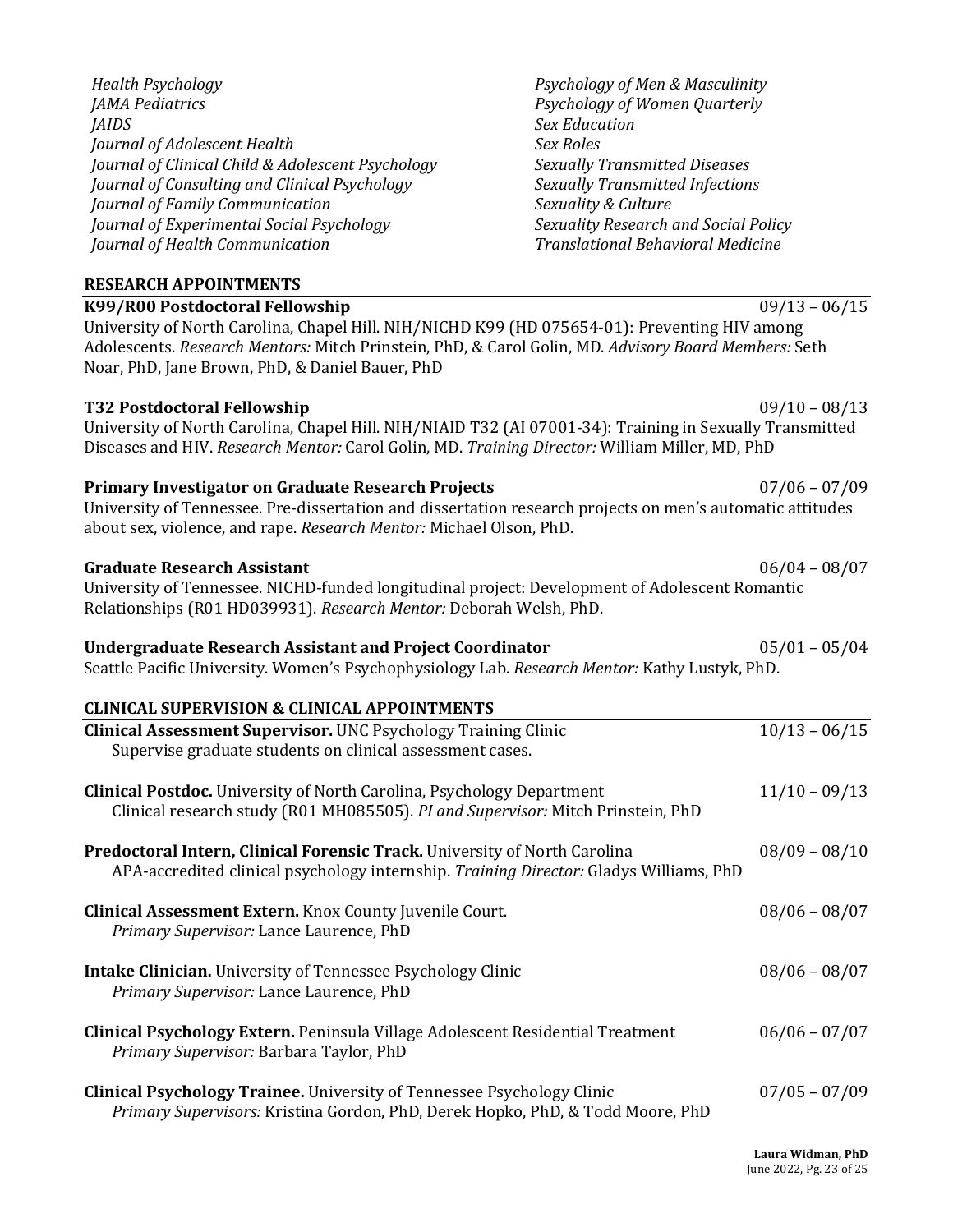## **SERVICE AND EXTENSION**

| University and Departmental Service                                                   |                        |
|---------------------------------------------------------------------------------------|------------------------|
| Mentor to junior faculty member (Dr. Vanessa Volpe), NC State Psych Department        | 2020-Present           |
| Area Coordinator, NC State Applied Social and Community Psychology Program            | 2019-Present           |
| College of Humanities & Social Sciences Research Committee. NC State                  | 2019-Present           |
| Social and Behavioral Health Research Group, Co-Organizer. NC State                   | 2015-Present           |
| Faculty Preceptor for Graduate Teaching Assistants. NC State Psych Department         | 2015-Present           |
| University Faculty Scholar Nominations Committee, NC State College of Humanities      |                        |
| & Social Sciences                                                                     | 2021                   |
| External Reviewer for Master's in Clinical Mental Health Counseling program at UNC-CH | 2021                   |
| Junior Faculty Award Committee, NC State College of Humanities & Social Sciences      | 2020, 2021             |
| Faculty Advisor, Peers in Social and Community Psychology. NC State Psych Department  | 2018-2019              |
| Search Committee Member. NC State Psych Department                                    | 2018-2019              |
| NC State Humanities Extension Program, "Careers in Psychology" lecture, Brevard, NC   | 2018                   |
| Undergraduate Research Information Event, Department Representative. NC State         | 2017, 2018             |
|                                                                                       |                        |
| Professional and Other Community Service                                              |                        |
| Conference Co-Chair, Society for the Scientific Study of Sexuality                    | 2020, 2021             |
| Scientific Program Committee. International Academy of Sex Research                   | 2016, 2017, 2018, 2021 |
| Abstract Reviewer. International Academy of Sex Research.                             | 2019, 2022             |
| Abstract Reviewer. Society for Research on Adolescence                                | 2019                   |
| UNC Center for AIDS Research, Advisory Board Member. UNC Chapel Hill                  | 2017-2019              |
| Abstract Reviewer. Society for the Scientific Study of Sexuality                      | 2017, 2018             |
| Brief Communication and Poster Judge. International Academy of Sex Research           | 2016, 2017             |
| Psychology Internship Support Group, Facilitator. UNC, Chapel Hill                    | 2013-2014              |
| Girls on the Run, Volunteer Head Coach. Durham, NC                                    | 2012-2012              |
| Violence against Women Committee, Chairperson. University of Tennessee                | 2006-2009              |
| Safe Haven Sexual Assault Crisis and Recovery Center, Volunteer. Knoxville, TN        | 2005-2006              |
| King County Crisis Phone Line, Volunteer. Seattle, WA                                 | 2001-2002              |

#### **SELECTED MEDIA COVERAGE**

"Young Cisgender Women Are Less Adherent to PrEP" (2021). *Relias Media*. Retrieved from https://www.reliasmedia.com/articles/148423-study-young-cisgender-women-are-less-adherent-toprep

"The 'Sex Talk' Is Actually a Series of Talks" (2020). *New York Times. Retrieved from* https://www.nytimes.com/2020/07/14/parenting/talking-about-sex-with-kids.html

"What Happens When Parents Talk to Kids Frankly About Sex?" (2019). **US News and World Report**. Retrieved from https://www.usnews.com/news/health-news/articles/2019-07-29/what-happenswhen-parents-talk-to-kids-frankly-about-sex

"Parents can improve teen condom use but do not delay sex" (2019). *Infectious Diseases in Children*. Retrieved from https://www.healio.com/pediatrics/stds/news/online/%7B065df75c-79e5-4b7abf02-8f8b0ec1fdbd%7D/parents-can-improve-teen-condom-use-but-do-not-delay-sex

"Talking with both daughters and sons about sex" (2017). *New York Times*. Retrieved from https://mobile.nytimes.com/2017/01/11/well/family/talking-about-sex-with-daughters-andsons.html